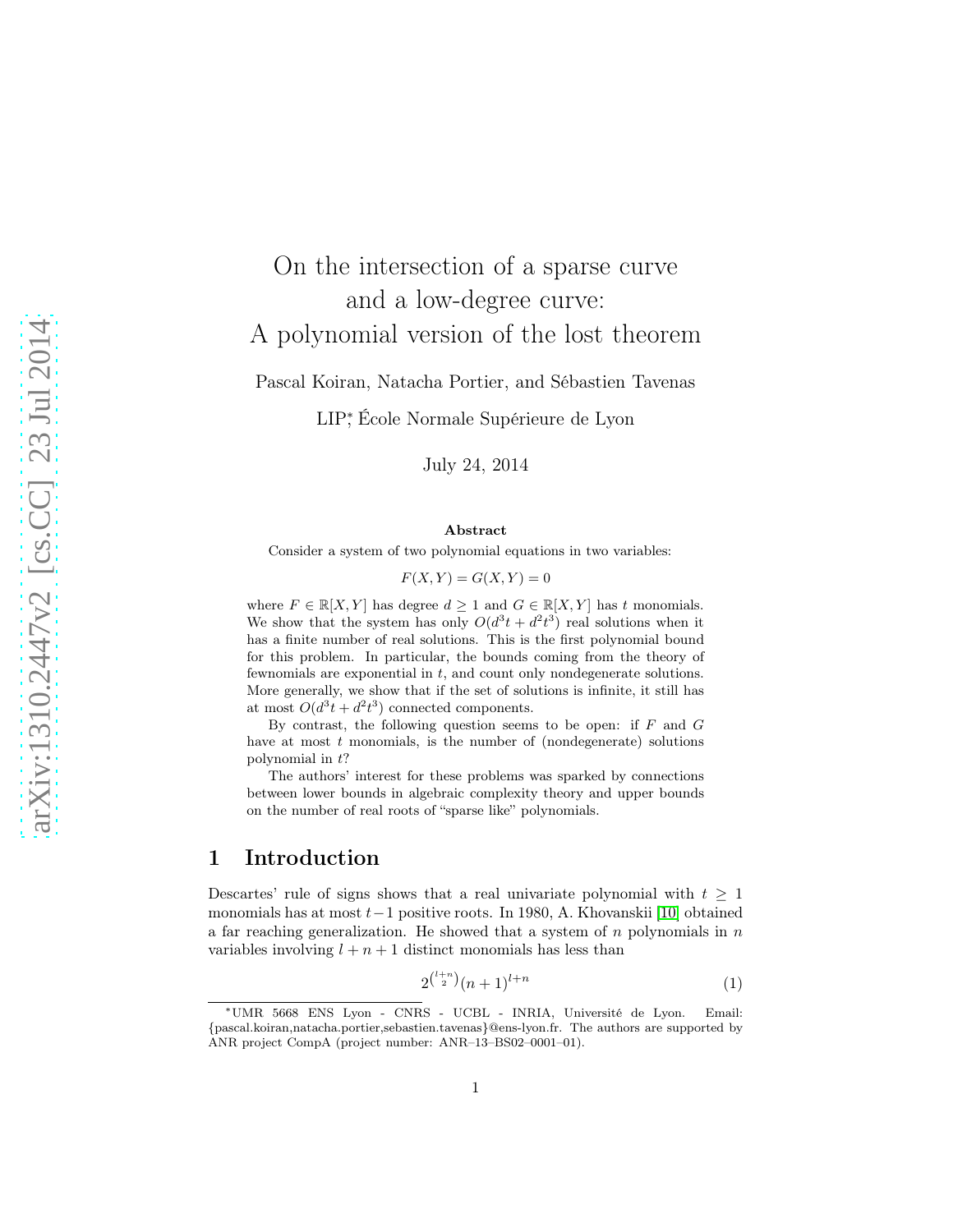non-degenerate positive solutions. Like Descartes', this bounds depends on the number of monomials of the polynomials but not on their degrees.

In his theory of fewnomials (a term coined by Kushnirenko), Khovanskii [\[10\]](#page-16-0) gives a number of results of the same flavor; some apply to non-polynomial functions. In the case of polynomials, Khovanskii's result was improved by Bihan and Sottile [\[3\]](#page-16-1). Their bound is

<span id="page-1-1"></span><span id="page-1-0"></span>
$$
\frac{e^2 + 3}{4} 2^{\binom{l}{2}} n^l. \tag{2}
$$

In this paper, we bound the number of real solutions of a system

$$
F(X,Y) = G(X,Y) = 0\tag{3}
$$

of two polynomial equations in two variables, where  $F$  is a polynomial of degree d and G has t monomials. This problem has a peculiar history  $[4, 13, 16]$  $[4, 13, 16]$  $[4, 13, 16]$ . Sevostyanov showed in 1978 that the number of nondegenerate solutions can be bounded by a function  $N(d, t)$  which depends on d and t only. According to [\[16\]](#page-17-0), this result was the inspiration for Khovanskii to develop his theory of fewnomials. Sevostyanov suffered an early death, and his result was never published. Today, it seems that Sevostyanov's proof and even the specific form of his bound have been lost.

The results of Khovanskii [\(1\)](#page-0-0), or of Bihan and Sottile [\(2\)](#page-1-0), imply a bound on  $N(d, t)$  which is exponential in d and t. Khovanskii's bound [\(1\)](#page-0-0) follows from a general result on mixed polynomial-exponential systems (see Section 1.2 of [\[10\]](#page-16-0)). One can check that the latter result implies a bound on  $N(d,t)$  which is exponential in t only. As we shall see, this is still far from optimal.

Li, Rojas and Wang [\[14\]](#page-16-4) showed that the number of real roots is bounded above by  $2^t - 2$  when F is a trinomial. When F is linear, this bound was improved to 6t−4 by Avendaño [\[1\]](#page-16-5). The result by Li, Rojas and Wang [\[14\]](#page-16-4) is in fact more general: they show that the number of non-degenerate positive real solutions of the system

$$
F_1(X_1, \ldots, X_n) = F_2(X_1, \ldots, X_n) = \ldots = F_n(X_1, \ldots, X_n) = 0
$$

is at most  $n + n^2 + \ldots + n^{t-1}$  when each of  $F_1, \ldots, F_{n-1}$  is a trinomial and  $F_n$ has t terms.

Returning to the case of a system  $F(X, Y) = G(X, Y) = 0$  where F is a trinomial and G has t terms, we obtained in [\[12\]](#page-16-6) a  $O(t^3)$  upper bound on the number of real roots. It is also worth pointing out that, contrary to [\[1\]](#page-16-5), the methods of [\[12\]](#page-16-6) apply to systems with real exponents.

The present paper deals with the general case of Sevostyanov's system [\(3\)](#page-1-1). We obtain the first bound which is polynomial in  $d$  and  $t$ . Indeed, we show that there are only  $O(d^3t + d^2t^3)$  real solutions to [\(3\)](#page-1-1) when their number is finite. Note that we count all roots, including degenerate roots. More generally, we show that when the set of solutions is infinite the same  $O(d^3t + d^2t^3)$  upper bound applies to the number of its connected components (but it is actually the finite case which requires most of the work).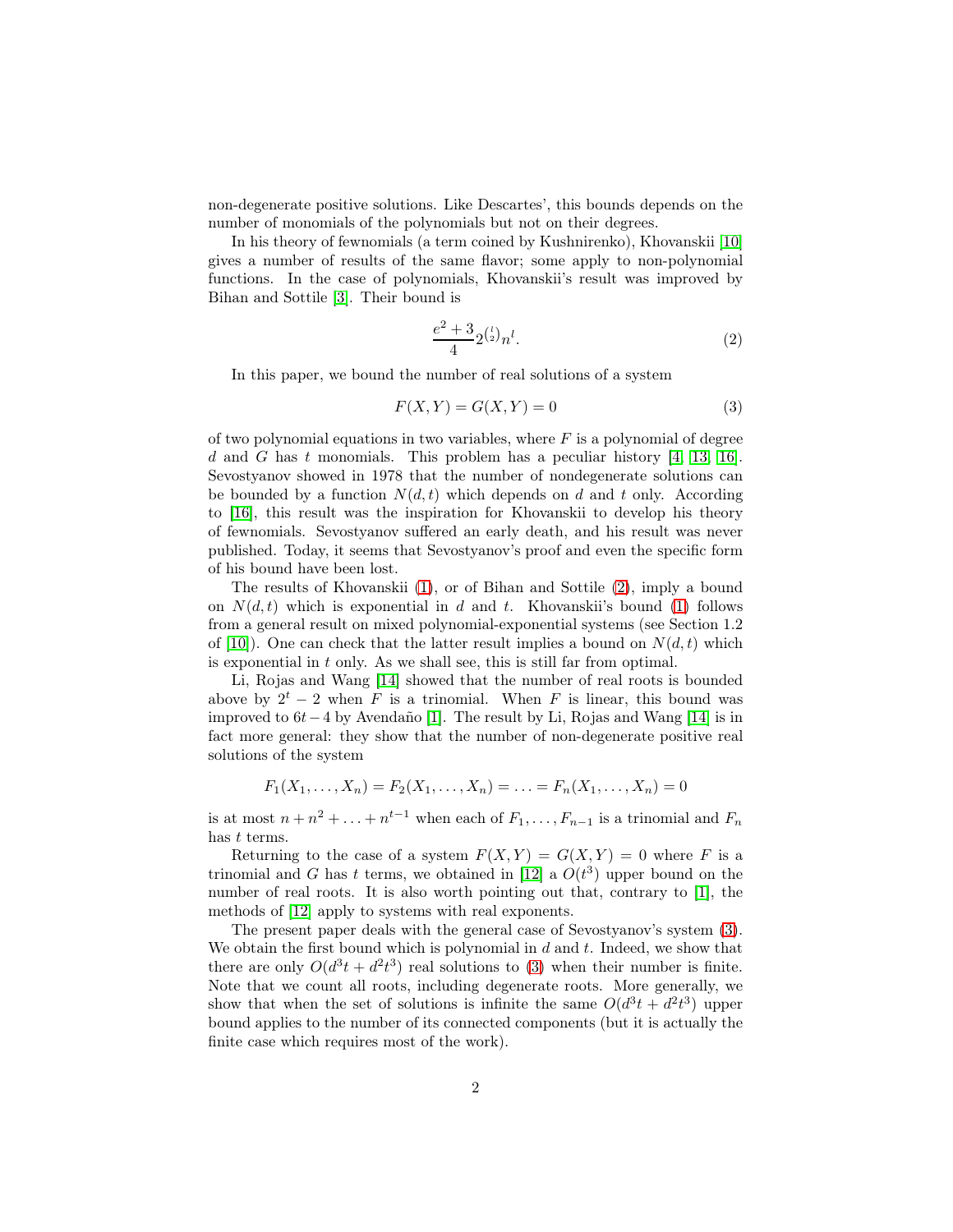Note finally that our bound applies only when  $F$  is a polynomial of degree  $d \geq 1$ . As pointed out in Section [3,](#page-10-0) the case  $d = 0$  is more difficult. The reason is that a system of two sparse equations can be encoded in a system where  $F = 0$ . We do not know if the number of real roots can be bounded by a polynomial function of t in this case.

The authors' interest for these problems was sparked by connections between lower bounds in algebraic complexity theory and upper bounds on the number of real roots of "sparse like" polynomials: see [\[11,](#page-16-7) [8,](#page-16-8) [12\]](#page-16-6) as well as the earlier work [\[6,](#page-16-9) [9,](#page-16-10) [15\]](#page-17-1).

#### Overview of the proof

As we build on results from [\[12\]](#page-16-6), it is helpful to recall how the case  $d = 1$ (intersection of a sparse curve with a line) was treated in that paper. For a line of equation  $Y = aX + b$ , this amounts to bounding the number of real roots of a univariate polynomial of the form

$$
\sum_{i=1}^{t} c_i X^{\alpha_i} (aX + b)^{\beta_i}.
$$

This polynomial is presented as a sum of t "basis functions" of the form  $f_i(X) =$  $c_i X^{\alpha_i} (a X + b)^{\beta_i}$ . In order to bound the number of roots of a sum of real analytic functions, it suffices to bound the number of roots of their Wronskians. We recall that the Wronskian of a family of functions  $f_1, \ldots, f_k$  which are  $(k-1)$  times differentiable is the determinant of the matrix of their derivatives of order 0 up to  $k-1$ . More formally,

$$
W(f_1,\ldots,f_k)=\det\left(\left(f_j^{(i-1)}\right)_{1\leq i,j\leq k}\right).
$$

In [\[12\]](#page-16-6), we proved the following result.

<span id="page-2-0"></span>**Theorem 1.** Let I be an open interval of R and let  $f_1, \ldots, f_t : I \to \mathbb{R}$  be a family of analytic functions which are linearly independent on I. For  $1 \leq i \leq t$ , let us denote by  $W_i: I \to \mathbb{R}$  the Wronskian of  $f_1, \ldots, f_i$ . Then,

$$
Z(f_1 + \ldots + f_t) \le t - 1 + Z(W_t) + Z(W_{t-1}) + 2\sum_{j=1}^{t-2} Z(W_j)
$$

where  $Z(q)$  denotes the number of distinct real roots of a function  $q: I \to \mathbb{R}$ .

The present paper again relies on Theorem [1.](#page-2-0) Let us assume that for a system  $F(X, Y) = G(X, Y) = 0$ , we can use the equation  $F(X, Y) = 0$  to express  $Y$  as an (algebraic) function of  $X$ . Then we just have to bound the number of real roots of a univariate polynomial of the form

$$
\sum_{i=1}^t c_i X^{\alpha_i} \phi(X)^{\beta_i},
$$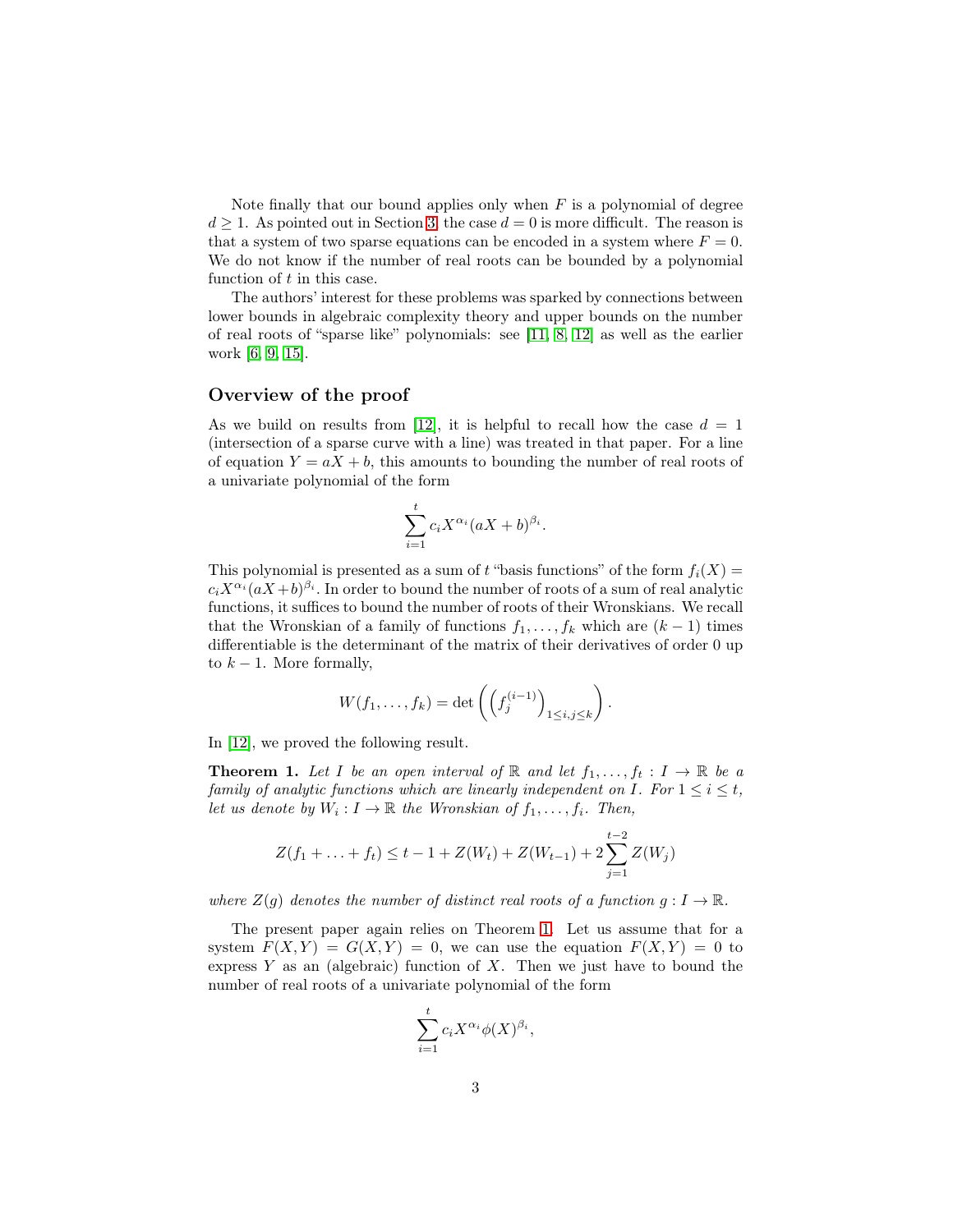and this is a situation where we can apply Theorem [1.](#page-2-0) Of course, turning this informal idea into an actual proof requires some care. In particular, the algebraic function  $\phi$  needs not be defined on the whole real line, and it needs not be uniquely defined. We deal with those issues using Collin's cylindrical algebraic decomposition (see Section [2.4\)](#page-9-0). We also need some quantitative estimates on the higher-order derivatives of the algebraic function  $\phi$  because they appear in the Wronskians of Theorem [1.](#page-2-0) For this reason, we express in Section [2.2](#page-4-0) the derivatives of  $\phi$  in terms of  $\phi$  and of the partial derivatives of F. Using Theorem [1,](#page-2-0) we can ultimately reduce Sevostyanov's problem to the case of a system where both polynomials have bounded degree. The relevant bounds for this case are recorded in Section [2.3.](#page-6-0) We put these ingredients together in Section [3](#page-10-0) to obtain the  $O(d^3t + d^2t^3)$  bound on the number of connected components.

# 2 Technical Tools

In this section we collect various results that are required for the main part of this paper (Section [3\)](#page-10-0). On first reading, there is no harm in beginning with Section [3;](#page-10-0) the present section can be consulted when the need arises.

#### 2.1 The derivatives of a power

In this section, we recall how the derivatives of a power of a univariate function  $f$ can be expressed in terms of the derivatives of  $f$ . We use ultimately vanishing sequences of integer numbers, i.e., infinite sequences of integers which have only finitely many nonzero elements. We denote the set of such sequences  $\mathbb{N}^{(\mathbb{N})}$ . For any positive integer p, let  $\mathscr{S}_p = \{(s_1, s_2, \ldots) \in \mathbb{N}^{(\mathbb{N})}\}\sum_{i=1}^{\infty}$  $\sum_{i=1}^{n} is_i = p$  (so in particular for each p, this set is finite). Then if s is in  $\mathscr{S}_p$ , we observe that for all  $i \geq p+1$ , we have  $s_i = 0$ . Moreover for any p and any  $s = (s_1, s_2, \ldots) \in \mathbb{N}^{(\mathbb{N})}$ , we will denote  $|s| = \sum_{n=1}^{\infty}$  $\sum_{i=1}$  *s<sub>i</sub>* (the sum makes sense because it is finite). A proof of the following simple lemma can be found in [\[12\]](#page-16-6).

<span id="page-3-0"></span>**Lemma 2.** [Lemma 10 in  $[12]$ ] Let p be a positive integer. Let f be a real function and  $\alpha \geq p$  be a real number such that f is always non-negative or  $\alpha$  is an integer (this ensures that the function  $f^{\alpha}$  is well defined). Then

$$
(f^{\alpha})^{(p)} = \sum_{s \in \mathscr{S}_p} \left[ \beta_{\alpha,s} f^{\alpha-|s|} \prod_{k=1}^p \left( f^{(k)} \right)^{s_k} \right]
$$

where  $(\beta_{\alpha,s})$  are some constants.

The order of differentiation of a monomial  $\prod_{k=1}^{p} (f^{(k)})^{s_k}$  is  $\sum_{k=1}^{p} ks_k$ . The order of differentiation of a differential polynomial is the maximal order of its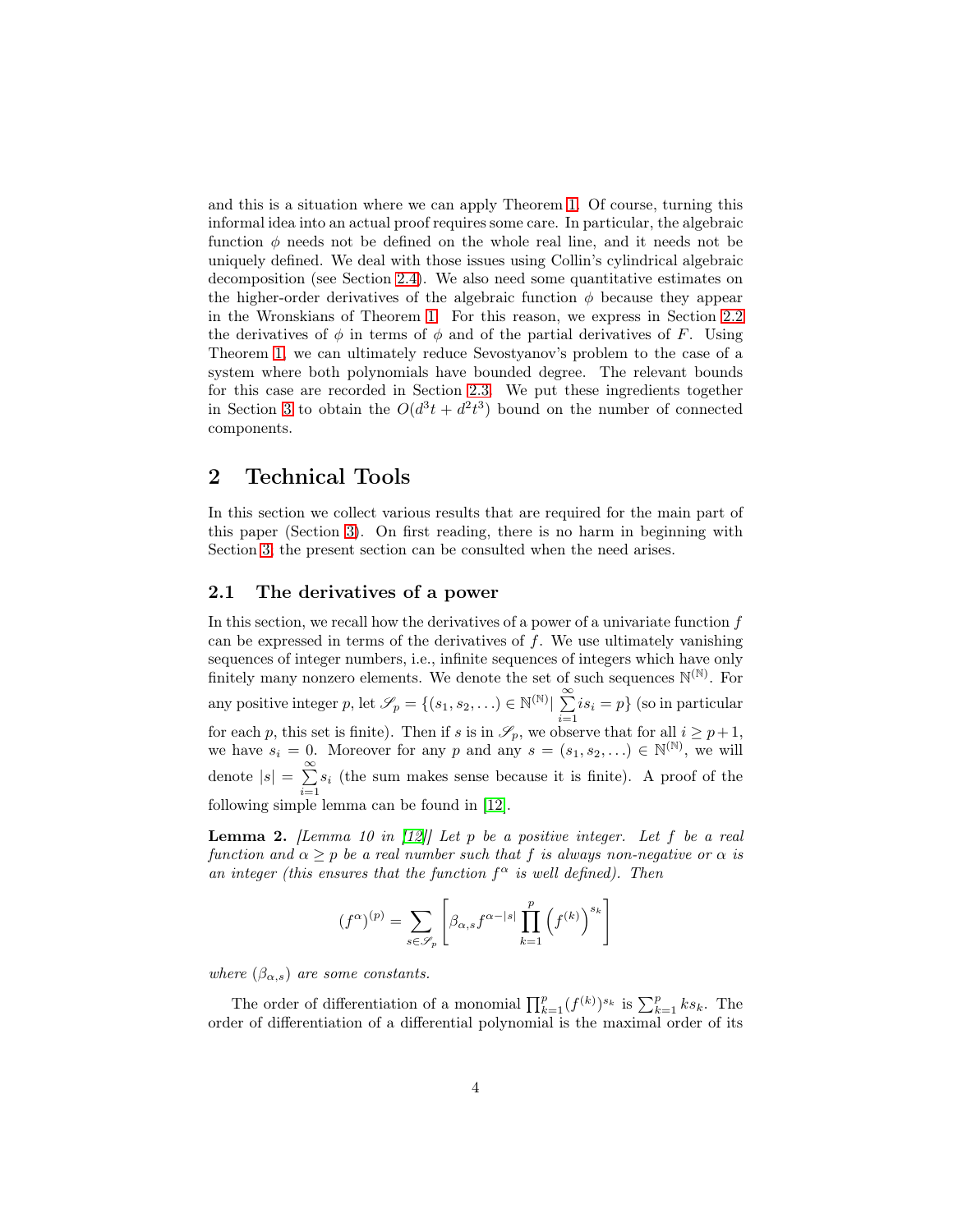monomials. For example: if  $f$  is a function, the total order of differentiation of  $f^{3}(f')^{2}(f^{(4)})^{3}+3ff'$  is max $(3*0+2*1+3*4,0*1+1*1)=14$ .

Lemma [2](#page-3-0) just means that the p-th derivative of an  $\alpha$ th power of a function f is a linear combination of terms such that each term is a product of derivatives of f of total degree  $\alpha$  and of total order of differentiation p.

#### <span id="page-4-0"></span>2.2 The derivatives of an algebraic function

Consider a nonzero bivariate polynomial  $F(X, Y) \in \mathbb{R}[X, Y]$  and a point  $(x_0, y_0)$ where  $F(x_0, y_0) = 0$  and the partial derivative  $F_Y = \frac{\partial F}{\partial Y}$  does not vanish. By the implicit function theorem, in a neighborhood of  $(x_0, y_0)$ , the equation  $F(x, y) =$ 0 is equivalent to a condition of the form  $y = \phi(x)$ . The implicit function  $\phi$ is defined on an open interval I containing  $x_0$ , and is  $C^{\infty}$  (and even analytic). In this section, we express the derivatives of  $\phi$  in terms of  $\phi$  and of the partial derivates of F. For any integers a, b, we denote  $F_{X^aY^b} = \frac{\partial^{a+b}}{\partial X^a \partial Y^b} F(X, Y)$ .

<span id="page-4-2"></span>**Lemma 3.** For all  $k \geq 1$ , there exists a polynomial  $S_k$  of degree at most  $2k - 1$ in  $\binom{k+2}{2} - 1$  variables such that

<span id="page-4-1"></span>
$$
\phi^{(k)}(x) = \frac{S_k(F_X(x, \phi(x)), \dots, F_{X^a Y^b}(x, \phi(x)), \dots)}{(F_Y(x, \phi(x)))^{2k-1}} \tag{4}
$$

with  $1 \le a + b \le k$ . Consequently, the numerator is a polynomial of total degree at most  $(2k-1)d$  in x and  $\phi(x)$ . Moreover,  $S_k$  depends only on k and F.

*Proof.* For all k, let  $D_k(x) = \frac{\partial^k}{\partial x^k} F(x, \phi(x))$ . We will use later the fact that  $D_k(x)$  is the identically zero function. We begin by showing by induction that for all  $k \ge 1$ ,  $D_k(x) = \phi^{(k)} F_Y + R_k(\phi'(x), \dots, \phi^{(k-1)}(x), \dots, F_{X^a Y^b}, \dots)$  where  $R_k$  is of total degree at most 1 in  $(F_{X^aY^b})_{1\leq a+b\leq k}$  and of derivation order at most k in the variables  $(\phi^{(i)})_{1 \leq i \leq k}$ .

For  $k = 1$ , we get:  $D_1 = \phi' \overline{F}_Y + F_X$ . Let us suppose now that the result is true for a particular  $k$ , then

$$
D_{k+1} = \phi^{(k+1)} F_Y + \phi^{(k)}(F_{XY} + F_{Y^2} \phi') + \frac{\partial}{\partial x} R_k \left( \phi', \dots, \phi^{(k-1)}, F_{X^a Y^b} \right)
$$
  
=  $\phi^{(k+1)} F_Y + R_{k+1} \left( \phi', \dots, \phi^{(k)}, F_{X^a Y^b} \right).$ 

By induction hypothesis, each monomial of  $R_k$  is of the form

$$
F_{X^a Y^b} \prod_{i=1}^{k-1} \left(\phi^{(i)}\right)^{s_i} \text{ where } \sum_{i=1}^{k-1} i s_i \leq k.
$$

Differentiating this monomial increases its order of differentiation by one at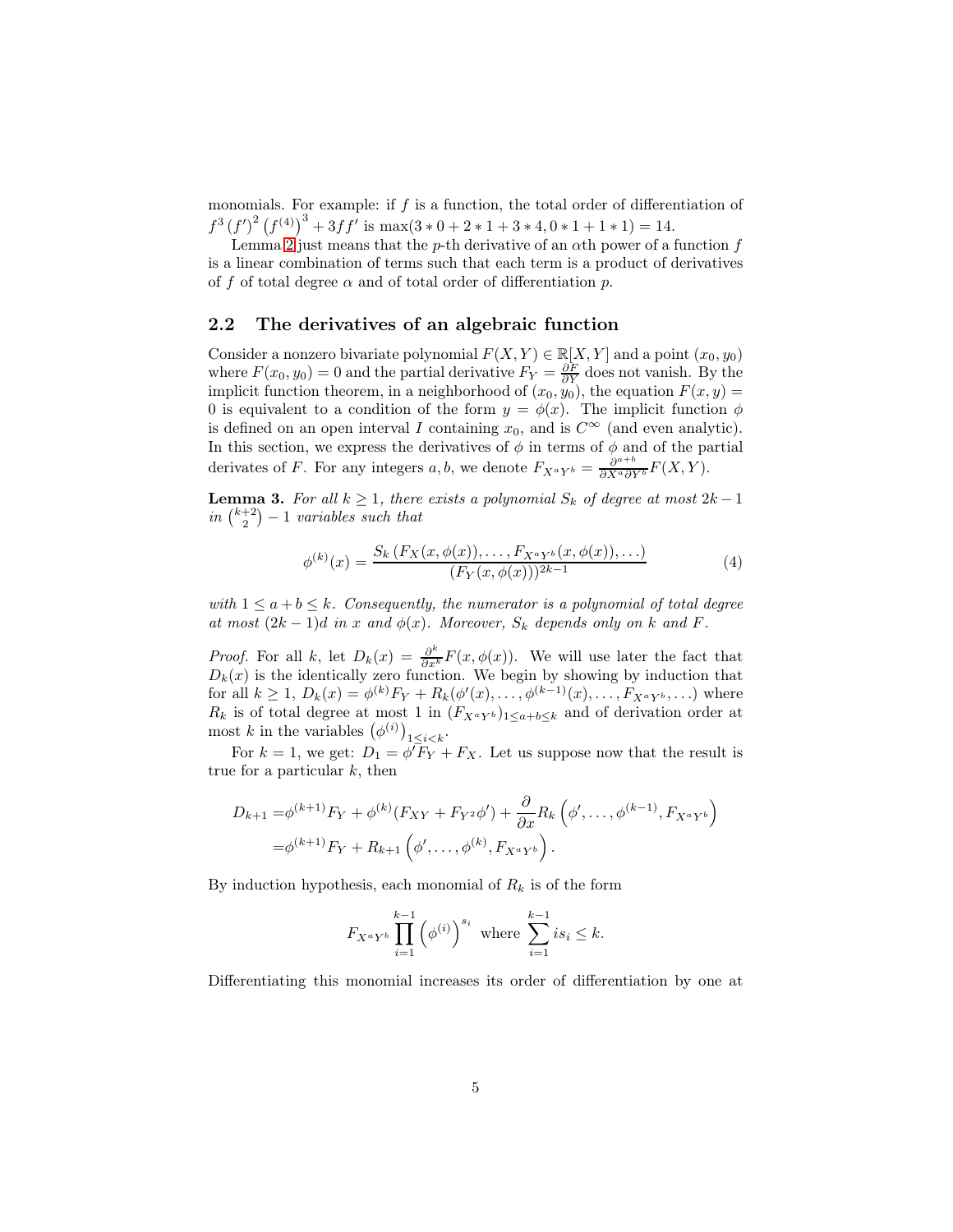most. Indeed,

$$
\frac{\partial}{\partial x} \left( F_{X^a Y^b} \prod_{i=1}^{k-1} (\phi^{(i)})^{s_i} \right)
$$
\n
$$
= (F_{X^{a+1}Y^b} + \phi' F_{X^a Y^{b+1}}) \prod_{i=1}^{k-1} (\phi^{(i)})^{s_i}
$$
\n
$$
+ F_{X^a Y^b} \sum_{i=1}^{k-1} s_i \phi^{(i+1)} (\phi^{(i)})^{s_i-1} \prod_{j \neq i} (\phi^{(j)})^{s_j}.
$$

Hence,  $R_{k+1}$  is of total degree at most 1 in the variables  $(F_{X^a Y^b})_{1 \leq a+b\leq k+1}$  and of derivation order at most  $k+1$  in  $(\phi^{(i)})_{1\leq i\leq k}$ .

As  $F(x, \phi(x))$  is zero, then for all  $k \geq 1$  we have  $D_k(x) = \frac{\partial^k F(x, \phi(x))}{\partial x^k} = 0$ . Thus

$$
\phi^{(k)} = \frac{-R_k}{F_Y}.
$$

Then we show by induction over k that for all  $k \geq 1$  there exists a polynomial  $S_k$  of degree at most  $2k-1$  in  $\left(\binom{k+2}{2}-1\right)$  variables such that Equation [\(4\)](#page-4-1) is verified.

The result is true for  $k = 1$  since  $\phi' = \frac{-F_X}{F_Y}$ . Let  $k \ge 1$  and we suppose that the result is true for all i such that  $1 \leq i \leq k$ . We know that  $D_{k+1}(x) =$  $\phi^{(k+1)}F_Y + R_{k+1}(\phi'(x), \ldots, \phi^{(k)}(x), \ldots, F_{X^aY^b}, \ldots) = 0.$  So,

$$
\phi^{(k+1)} = \frac{-1}{F_Y} R_{k+1}(\phi'(x), \dots, \phi^{(k)}(x), \dots, F_{X^a Y^b}, \dots).
$$

So, by induction hypothesis,

$$
\phi^{(k+1)} = \frac{-1}{F_Y} R_{k+1} \left( \frac{S_1}{F_Y}, \dots, \frac{S_k}{F_Y^{2k-1}}, \dots, F_{X^a Y^b}, \dots \right).
$$

As  $R_{k+1}(\phi'(x),\ldots,\phi^{(k)}(x),\ldots,F_{X^aY^b},\ldots)$  is of derivation order  $k+1$  on its k first variables and is of total order 1 on its  $((\binom{k+2}{2}-1)$  last variables, each monomial is of the form:

$$
F_{X^a Y^b} \frac{S_{i_1}}{F_Y^{2i_1-1}} \cdots \frac{S_{i_p}}{F_Y^{2i_p-1}}
$$

with  $i_1 + \ldots + i_p \leq k+1$  and  $p \geq 0$ . Hence, we get:

$$
\frac{F_{X^a Y^b} S_{i_1} \dots S_{i_p}}{F_{Y}^{2i_1 - 1} \dots F_{Y}^{2i_p - 1}} = \frac{F_{X^a Y^b} S_{i_1} \dots S_{i_p} F_{Y}^{2k - 2i + p}}{F_{Y}^{2(k+1) - 2}}
$$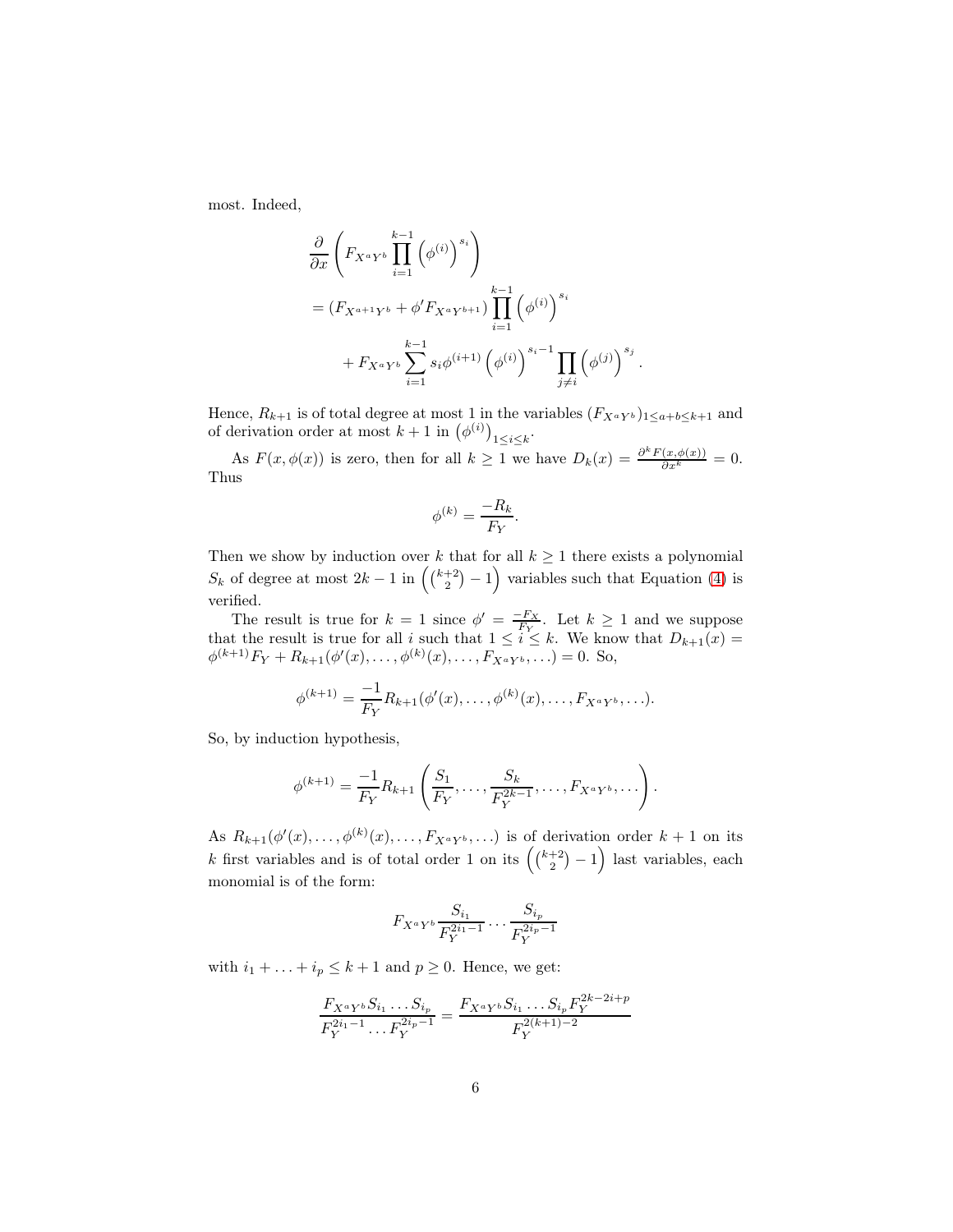where  $i = i_1 + \ldots + i_p \leq k+1$ . Indeed, the exponent  $2k-2i+p$  is a non-negative integer since if  $p = 1$ , then  $2i = 2i_1 \leq 2k$  and otherwise  $2i \leq 2(k+1) \leq 2k + p$ . The numerator is a polynomial in the variables  $F_{X^a Y^b}$  of degree

$$
\leq 1 + \deg(S_{i_1}) + \dots + \deg(S_{i_p}) + 2k - 2i + p
$$
  
\n
$$
\leq 1 + 2i_1 - 1 + \dots + 2i_p - 1 + 2k - 2i + p
$$
  
\n
$$
\leq 1 + 2i - p + 2k - 2i + p
$$
  
\n
$$
\leq 2(k + 1) - 1.
$$

So,  $\phi^{(k+1)}$  is of the form:

$$
\frac{S_{k+1}\left((F_{X^a Y^b})_{1 \le a+b \le k+1}\right)}{F_Y^{2(k+1)-1}}
$$

where  $S_{k+1}$  is a polynomial of degree at most  $2(k+1) - 1$ .

 $\Box$ 

#### <span id="page-6-0"></span>2.3 Real versions of Bézout's theorem

Bézout's theorem is a fundamental result in algebraic geometry. One version of it is as follows.

Theorem 4. Consider an algebraically closed field K and n polynomials  $f_1, \ldots, f_n \in K[X_1, \ldots, X_n]$  of degrees  $d_1, \ldots, d_n$ . If the polynomial system

$$
f_1=f_2=\cdots=f_n=0
$$

has a finite number of solutions in  $K<sup>n</sup>$ , this number is at most  $\prod_{i=1}^{n} d_i$ .  $i=1$ 

The upper bound  $\prod_{i=1}^{n} d_i$  may not apply if K is not algebraically closed. In particular, it fails for the field of real numbers (see e.g. chapter 16 of [\[5\]](#page-16-11) for a counterexample). Nevertheless, there is a large body of work establishing bounds of a similar flavor for  $K = \mathbb{R}$  (see e.g. [\[2,](#page-16-12) [5\]](#page-16-11) and the references therein). For instance, we have the following classic result.

<span id="page-6-1"></span>**Theorem 5** (Oleinik-Petrovski-Thom-Milnor). Let  $V \subseteq \mathbb{R}^n$  be defined by a system  $f_1 = 0, \ldots, f_p = 0$ , where the  $f_i$  are real polynomials of degree at most d with  $d \geq 1$ . Then the number of connected components of V is at most  $d(2d-1)^{n-1}.$ 

A proof of Theorem [5](#page-6-1) can be found in e.g. Chapter 16 of [\[5\]](#page-16-11). In this paper we will use this result as well as a variation for the case  $n = p = 2$  (see Lemma [9](#page-8-0)) at the end of this section). Lemma [6](#page-6-2) below will be also useful in Section [3.](#page-10-0) We now give self-contained proofs of these two lemmas since they are quite short.

<span id="page-6-2"></span>**Lemma 6.** Let  $g \in \mathbb{R}[X, Y]$  be a non-zero polynomial of degree d. The set of real zeros of g is the union of a set of at most  $d^2/4$  points and of the zero sets of polynomials  $g_1, \ldots, g_k \in \mathbb{R}[X, Y]$  which divide g and are irreducible in  $\mathbb{C}[X, Y]$ .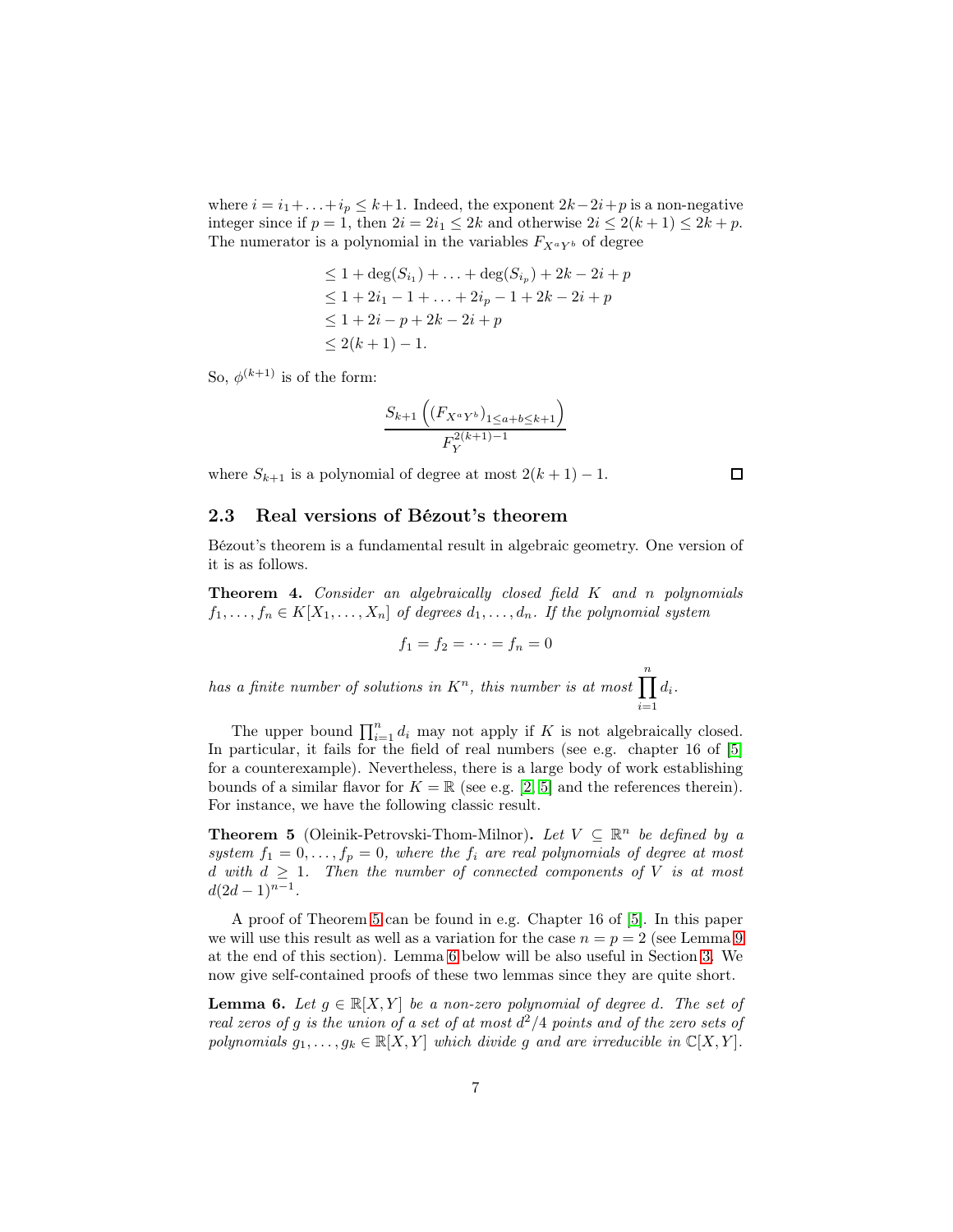*Proof.* Let us factor g as a product of irreducible polynomials in  $\mathbb{C}[X, Y]$ . We have

$$
g = \lambda g_1^{\alpha_1} \cdots g_k^{\alpha_k} h_1^{\beta_1} \cdots h_l^{\beta_l} \overline{h_1}^{\beta_1} \cdots \overline{h_l}^{\beta_l}
$$

where the  $g_j$  are the factors in  $\mathbb{R}[X, Y]$ , the polynomials  $h_j, h_j$  are complex conjugate and  $\lambda$  is a real constant. We can assume that none of the  $h_j$  is of the form  $h_j = \mu_j r_j$  where  $\mu_j \in \mathbb{C}$  and  $r_j \in \mathbb{R}[X, Y]$ : otherwise, we can replace the pair  $(h_j, \overline{h_j})$  by  $r_j^2$  and the constant  $\mu_j \overline{\mu_j}$  can be absorbed by  $\lambda$ .

The above assumption implies that the  $h_i$  (and their conjugates) have finitely many real zeros. Indeed, let  $p_i, q_j$  be the real and imaginary parts of  $h_i$ . The real solutions of  $h_i = 0$  are the same as those of  $p_i = q_i = 0$ . This system has finitely many complex solutions since  $p_j$  and  $q_j$  are nonzero and do not share a common factor. Consider indeed a putative factor  $f_i \in \mathbb{C}[X, Y]$  dividing  $p_i$  and  $q_j$ , of degree  $\deg(f_j) \geq 1$ . Since  $f_j$  divides  $h_j$  and this polynomial is irreducible, we must have  $\deg(f_i) = \deg(h_i)$ . As a result,  $\deg(p_i) = \deg(q_i) = \deg(f_i)$  and the first two polynomials are constant multiples of the third. We conclude that  $p_i$  differs from  $q_i$  only by a multiplicative constant, and this contradicts our assumption.

By Bézout's theorem, there are at most  $\deg(h_j)^2$  complex solutions to  $p_j =$  $q_j = 0$ . This is also an upper bound on the number of real roots of the  $h_j$ . The  $\overline{h_j}$  have the same real roots. Altogether, the  $h_j$  and  $\overline{h_j}$  have at most  $\sum_{j=1}^l \deg(h_j)^2 \leq (d/2)^2$  real roots.  $\Box$ 

The point of this lemma is that since each  $g_j$  is irreducible, the set of its singular zeros (i.e., the set of complex solutions of the system  $q = \partial q/\partial x =$  $\partial g/\partial y = 0$ ) is finite and small. We first consider the more general case given by the system  $q = \partial q / \partial x = 0$ .

**Lemma 7.** If  $g \in \mathbb{C}[X, Y]$  is an irreducible polynomial of degree  $d \geq 1$ , then either  $g(X,Y)$  is of the form  $aY + b$  or the number of zeros in  $\mathbb{C}^2$  of  $g = \partial g / \partial x =$ 0 is at most  $d(d-1)$ .

Proof. We consider two cases.

- (i) If the system  $g = \partial g / \partial x = 0$  has finitely many solutions, it has at most  $d(d-1)$  solutions by Bézout's theorem.
- (ii) If that system has infinitely many solutions,  $\partial g/\partial x$  must vanish everywhere on the zero set of  $g$  since  $g$  is irreducible. For the same reason, it then follows that g divides  $\partial g/\partial x$ . This is impossible by degree considerations unless  $\partial g/\partial x \equiv 0$  on  $\mathbb{C}^2$ . Hence g depends only on the variable Y, and must be of the form  $g(X, Y) = aY + b$  (by irreducibility again).

As the additional condition  $\partial g/\partial y = 0$  implies  $a = 0$  in the previous lemma, we have:

<span id="page-7-0"></span>**Corollary 8.** If  $g \in \mathbb{C}[X, Y]$  is an irreducible polynomial of degree  $d \geq 1$ , it has at most  $d(d-1)$  singular zeros in  $\mathbb{C}^2$ .

 $\Box$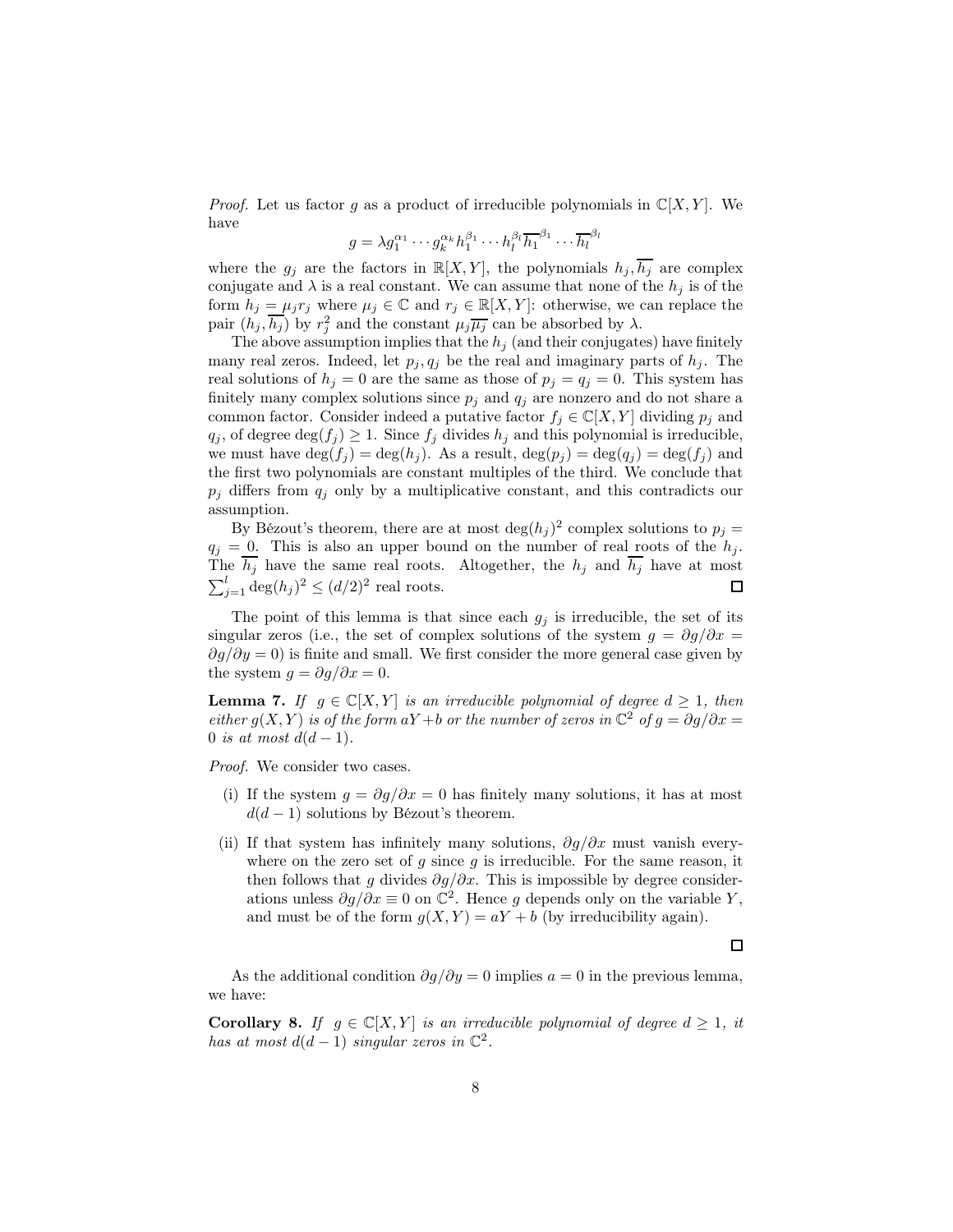We are now going to bound the number of roots of a real system of two dense equations.

<span id="page-8-0"></span>**Lemma 9.** Let  $f, g \in \mathbb{R}[X, Y]$  be two non-zero polynomials of respective degrees  $\delta$  and d. Let U be an open subset of  $\mathbb{R}^2$ . Consider the system of polynomial equations:

<span id="page-8-1"></span>
$$
\begin{cases} f(X,Y) = 0\\ g(X,Y) = 0. \end{cases}
$$
\n(5)

If the number of solutions in U is finite, it is bounded by  $d^2/4 + d\delta$ .

Moreover, if f is the zero polynomial, the number of solutions in  $U$  of the same system is infinite or bounded by  $d^2$ .

*Proof.* Let us suppose that the system has finitely many solutions in  $U$ . By Lemma [6,](#page-6-2) the set of roots of g is the union of a set of size at most  $d^2/4$  and of the sets of roots of the real polynomials  $g_1, \ldots, g_k$ . Hence the number of solutions of System  $(5)$  is bounded by  $d^2/4$  plus the sum of the numbers of solutions of each system  $g_i(X, Y) = f(X, Y) = 0$ . Let us define  $d_i$  as the degree of  $g_i$ . For each i, there are two cases:

- (i) if  $g_i$  divides f then either the number of real roots of  $g_i$  is infinite on U and then all these roots are solutions of System [\(5\)](#page-8-1) or the number of its roots is finite and in this case, each of these roots is a singular zero of  $q_i$ (if a point is an isolated zero of a continuous function on an open set of the plane, it needs to be an extremum of the function on this set). Hence by Corollary [8,](#page-7-0) the number of real roots is bounded by  $d_i(d_i - 1)$ , and so, since  $g_i$  divides f, by  $d_i\delta$  if f is not zero.
- (ii) otherwise,  $g_i$  does not divide f and thus the system has a finite number of solutions in  $\mathbb{C}^2$  and this number is bounded by  $d_i \delta$  according to Bézout's theorem.

Thus for each i, the number of solutions of the system  $g_i(X, Y) = f(X, Y) = 0$ is at most  $d_i\delta$ .

In the case where  $f$  is the zero polynomial, we can argue as in case (i). We saw in the proof of Lemma [6](#page-6-2) that the zero set of  $g$  is the union of the zero sets of the  $g_i$  and of the  $h_i$ , and that altogether the  $h_i$  have at most  $\sum_i \text{deg}(h_i)^2$  zeros. Moreover, as in case (i), the number of zeros of  $g_i$  on  $\mathcal U$  is infinite or bounded by  $d_i(d_i - 1)$ . We conclude that the number of zeros of g on U is infinite or bounded by

$$
\sum_{i} \deg(h_i)^2 + \sum_{i} d_i (d_i - 1) \le \sum_{i} \deg(h_i)^2 + \sum_{i} d_i^2 \le d^2.
$$

 $\Box$ 

Note that the somewhat worse bound

$$
\max(d,\delta).(2\max(d,\delta)-1)
$$

follows directly from Theorem [5.](#page-6-1)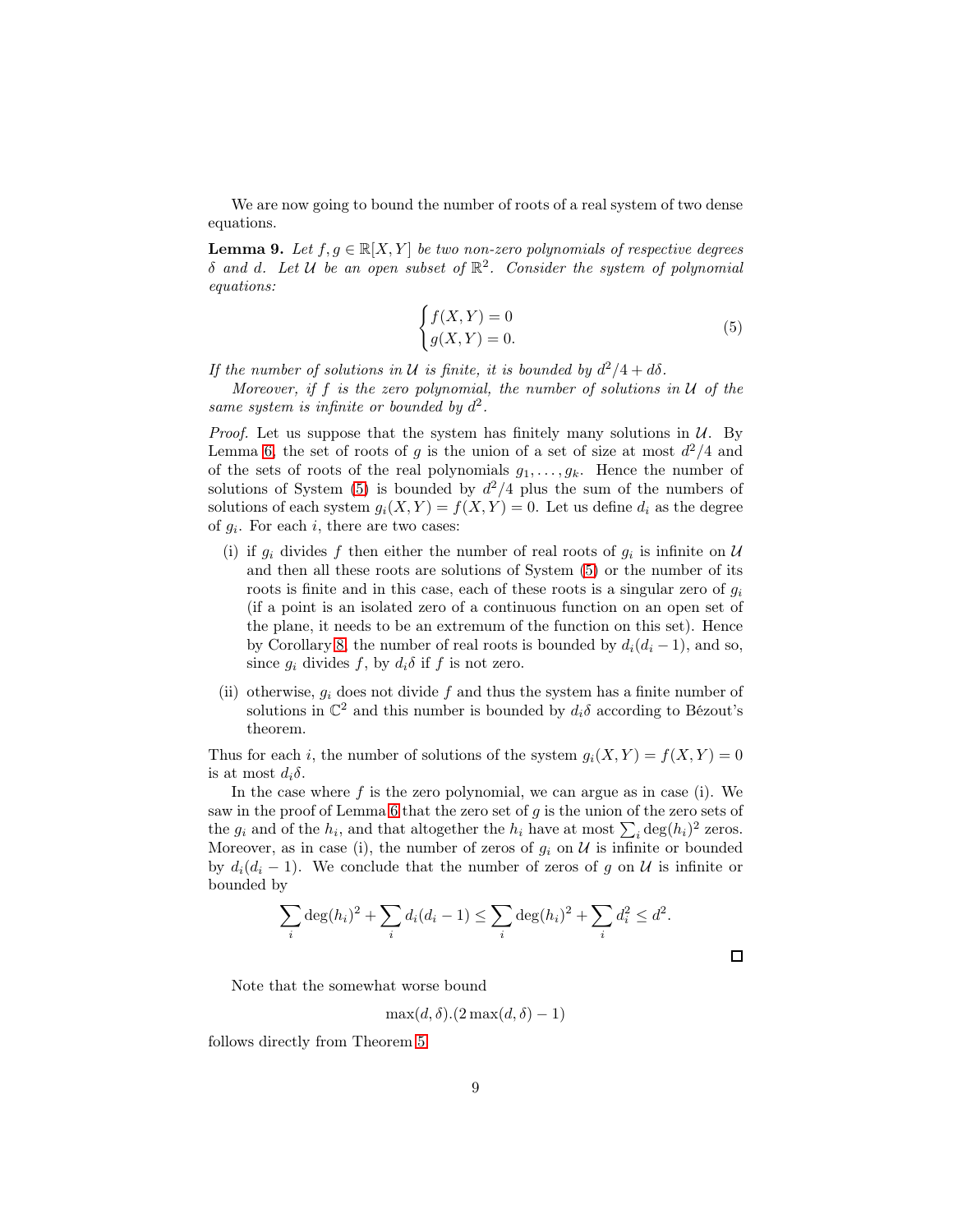### <span id="page-9-0"></span>2.4 Cylindrical algebraic decomposition for one bivariate polynomial

In his paper, Collins [\[7\]](#page-16-13) introduced the cylindrical algebraic decomposition. The purpose was to get an algorithmic proof of quantifier elimination for real closed fields. More details on cylindrical algebraic decomposition can be found in [\[2\]](#page-16-12). Here, we will use a similar decomposition of  $\mathbb R$  for separating the different behaviours of the roots of our system. However, in our case the dimension is just two, and we want to characterize only one polynomial, so we will use an easier decomposition. Let us recall some definitions and properties from [\[7\]](#page-16-13).

**Definition 10.** Let  $A(X, Y)$  be a real polynomial, S a subset of R. We will say that  $f_1, \ldots, f_m$  with  $m \geq 1$  delineate the roots of A on S in case the following conditions are all satisfied:

- 1.  $f_1, \ldots, f_m$  are distinct continuous functions from S to  $\mathbb C$ .
- 2. For all  $1 \leq i \leq m$ , there is a positive integer  $e_i$  such that for all a in S,  $f_i(a)$  is a root of  $A(a, Y)$  of multiplicity  $e_i$ .
- 3. If  $a \in S$ ,  $b \in \mathbb{C}$  and  $A(a, b) = 0$  then for some i with  $1 \leq i \leq m$ ,  $b = f_i(a)$ .
- 4. For some k with  $0 \leq k \leq m$ , the functions  $f_1, \ldots, f_k$  are real-valued with  $f_1 < f_2 < \cdots < f_k$  and the values of  $f_{k+1}, \ldots, f_m$  are all non-real.

The value  $e_i$  will be called the multiplicity of  $f_i$ . If  $k \geq 1$ , we will say that  $f_1, \ldots, f_k$  delineate the real roots of A on S. The roots of A are delineable on S in case there are functions  $f_1, \ldots, f_m$  which delineate the roots of A on S.

Collins proved the following theorem.

**Theorem 11** (Particular case of Theorem 1 in [\[7\]](#page-16-13)). Let  $A(X, Y)$  be a polynomial in  $\mathbb{R}[X, Y]$ . Let S be a connected subset of  $\mathbb{R}$ . If the leading coefficient of A viewed as a polynomial in  $Y$  does not vanish on  $S$ , and if the number of distinct roots of  $Y \mapsto A(x, Y)$  on  $\mathbb C$  is the same for all x in S, then the roots of A are delineable on S.

Criteria are given in the remainder of Collin's paper for characterizing the invariance of the number of roots. He uses the resultant of two polynomials.

Let A and B be polynomials in  $\mathbb{R}[X][Y]$  with  $\deg_Y(A) = m$  and  $\deg_Y(B) = n$ . The Sylvester matrix of A and B is the  $m + n$  by  $m + n$ matrix  $M$  whose successive rows contain the coefficients of the polynomials  $Y^{n-1}A(Y), \ldots, YA(Y), A(Y), Y^{m-1}B(Y), \ldots, B(Y)$ , with the coefficient of  $Y^i$ occuring in column  $m+n-i$ . The polynomial Res(A, B), the resultant of A and  $B$ , is by definition the determinant of  $M$ . If the leading coefficient of  $A$  vanishes for a particular  $x_0$ , then the resultant Res(A, A<sub>Y</sub>) also vanishes at  $x_0$  (we recall that  $A_Y$  is a shorthand for  $\frac{\partial A}{\partial Y}$ . We note, for subsequent application, that if  $A \in \mathbb{R}[X, Y]$ ,  $\deg_X(A) \leq d$  and  $\deg_Y(A) \leq d$ , then  $\text{Res}(A, A_Y)$  is a polynomial in  $\mathbb{R}[X]$  of degree bounded by  $2d^2 - d$ .

An immediate corollary of Theorem 1, 2 and 3 in [\[7\]](#page-16-13) is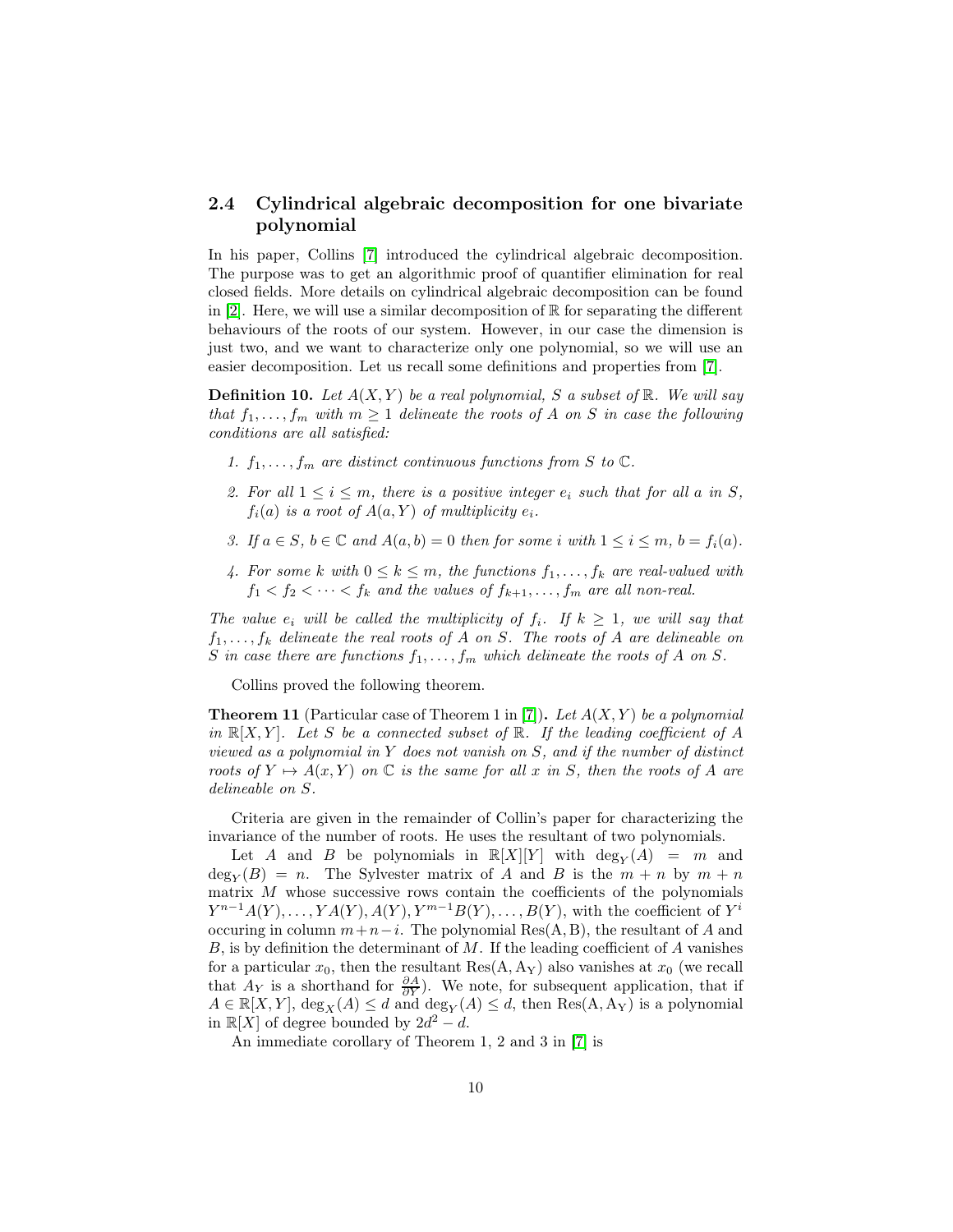<span id="page-10-5"></span>**Corollary 12.** Let  $A(X, Y)$  be a polynomial in  $\mathbb{R}[X][Y]$ . Let S be a connected subset of  $\mathbb{R}$ . If  $\text{Res}(A, A_Y)(X)$  does not have any roots on S, then the roots of A are delineable on S.

Then, in the following, we will consider some subsets of  $\mathbb R$  where the polynomial  $Res(A, A_Y)$  does not have roots. In particular, we want this polynomial to be nonzero. We show that this is the case if A is irreducible in  $\mathbb{R}[X, Y]$ .

<span id="page-10-4"></span>**Lemma 13.** Let  $A(X, Y)$  be an irreducible polynomial in  $\mathbb{R}[X][Y]$  with  $deg_Y(A) \geq 1$ . Then  $Res(A, A_Y)$  is not the zero polynomial.

*Proof.* By Gauss' Lemma, the irreducibility of A in  $\mathbb{R}[X][Y]$  implies that A is also irreducible in  $\mathbb{R}(X)[Y]$ . Let us suppose that  $R(X) = \text{Res}(A, A_Y)(X) = 0$ . This implies that A and A<sub>Y</sub> have a common factor  $B \in \mathbb{R}(X)[Y]$  of degree  $\deg_Y(B) \geq 1$ . Since A is irreducible in  $\mathbb{R}(X)[Y]$ , there exists C in  $\mathbb{R}(X)$  such that  $A = CB$ . We thus have  $\deg_Y(A) = \deg_Y(B) \leq \deg_Y(A_Y)$ . This is impossible since  $\deg_Y(A) \geq 1$ . 口

<span id="page-10-6"></span>**Remark 14.** If  $(x_0, y_0)$  is a root of A and of A<sub>Y</sub> then Y – y<sub>0</sub> divides the polynomials  $A(x_0, Y)$  and  $A_Y(x_0, Y)$ . Hence Res(A, A<sub>Y</sub>)(x<sub>0</sub>) = 0. Therefore, if  $Res(A, A_Y)$  has no zeros on a subset S of R, the system  $A(X, Y) = A_Y(X, Y) =$ 0 does not have solutions on  $S \times \mathbb{R}$ . This remark will be useful for the proof of Lemma [20](#page-13-0) in the next section, and for an application of the analytic implicit function theorem before Lemma [19.](#page-12-0)

# <span id="page-10-0"></span>3 Intersecting a sparse curve with a low-degree curve

Recall that a polynomial is said to be t-sparse if it has at most  $t$  monomials. In this section we prove our main result.

<span id="page-10-2"></span>**Theorem 15.** Let  $F \in \mathbb{R}[X, Y]$  be a nonzero bivariate polynomial of degree d and let  $G \in \mathbb{R}[X, Y]$  be a bivariate t-sparse polynomial. The set of real solutions of the system

<span id="page-10-1"></span>
$$
\begin{cases} F(X,Y) = 0\\ G(X,Y) = 0 \end{cases}
$$
\n(6)

has a number of connected components which is  $O(d^3t + d^2t^3)$ .

We will proceed by reduction to the case where  $F$  is irreducible and the system has finitely many solutions:

<span id="page-10-3"></span>Proposition 16. Consider again a nonzero bivariate polynomial F of degree d and a bivariate t-sparse polynomial  $G$ . Assume moreover that  $F$  is irreducible in  $\mathbb{C}[X, Y]$  and that [\(6\)](#page-10-1) has finitely many real solutions. Then this system has  $O(d^3t + d^2t^3)$  distinct real solutions.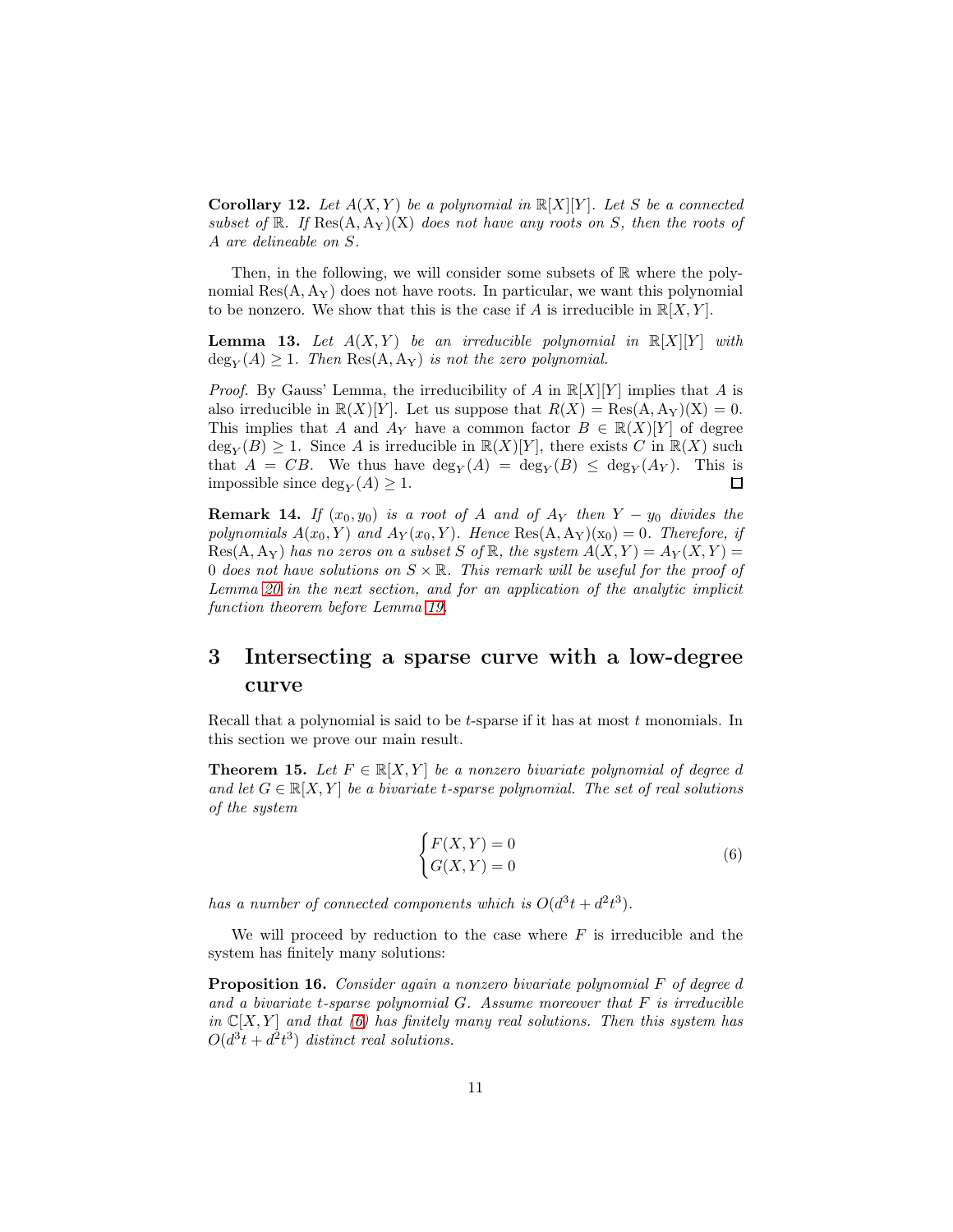We first explain why this proposition implies Theorem [15.](#page-10-2) Let us begin by removing the hypothesis that the system has a finite number of solutions.

<span id="page-11-0"></span>Corollary 17 (Corollary of Proposition [16\)](#page-10-3). Consider again a nonzero bivariate polynomial F of degree d and a bivariate t-sparse polynomial G. Assume moreover that F is irreducible in  $\mathbb{C}[X, Y]$ . The set of real solutions of [\(6\)](#page-10-1) has a number of connected components which is  $O(d^3t + d^2t^3)$ .

Proof. There are two cases:

- 1. The system has a finite set of real solutions. In this case, by Proposition [16](#page-10-3) there at most  $O(d^3t + d^2t^3)$  solutions.
- 2. The set of solutions is infinite. This implies that  $F$  and  $G$  share a common factor. Since F is irreducible in  $\mathbb{C}, F$  must be a factor of G. But in this case the set of solutions of  $(6)$  is exactly the set of zeros of F. By Theorem [5,](#page-6-1) this set has at most  $d(2d-1)$  connected components.

Proof of Theorem [15](#page-10-2) from Corollary [17.](#page-11-0) By Lemma [6,](#page-6-2) the set of real roots of F is the union of the set of real roots of the real irreducible factors  $F_1, \ldots, F_k$ of F and of a set U of cardinality at most  $d^2/4$ . Consequently, the number of connected components of the set of solutions of [\(6\)](#page-10-1) is bounded by the sum of the numbers of connected components of the solutions of the systems  $F_i(x, y) =$  $G(x, y) = 0$  for  $i \leq k$  and of the system

$$
\begin{cases} (X,Y) \in \mathcal{U} \\ G(X,Y) = 0. \end{cases}
$$

The latter system has at most  $d^2/4$  solutions. By Corollary [17,](#page-11-0) each system  $F_i(x, y) = G(x, y) = 0$  has at most  $O((\deg F_i)^3 t + (\deg F_i)^2 t^3)$  connected components. To conclude, we observe that

$$
\sum_{i=1}^{k} ((\deg F_i)^3 t + (\deg F_i)^2 t^3) \le \left(\sum_{i=1}^{k} \deg F_i\right)^3 t + \left(\sum_{i=1}^{k} \deg F_i\right)^2 t^3
$$
  

$$
\le d^3 t + d^2 t^3.
$$

Remark 18. Note that the non-zero condition on F in Theorems [15](#page-10-2) and Proposition [16](#page-10-3) is important. Indeed, it is an open problem whether there exists a polynomial  $P(t)$  which bounds the number of real solutions of any system of two t-sparse polynomials G and H when this bound is finite. However, if we allowed the polynomial  $F$  to be 0 in Theorems [15,](#page-10-2) we would be able to code a system of two sparse equations in the system:

$$
\begin{cases} F = 0\\ G(X,Y)^2 + H(X,Y)^2 = 0. \end{cases} (7)
$$

 $\Box$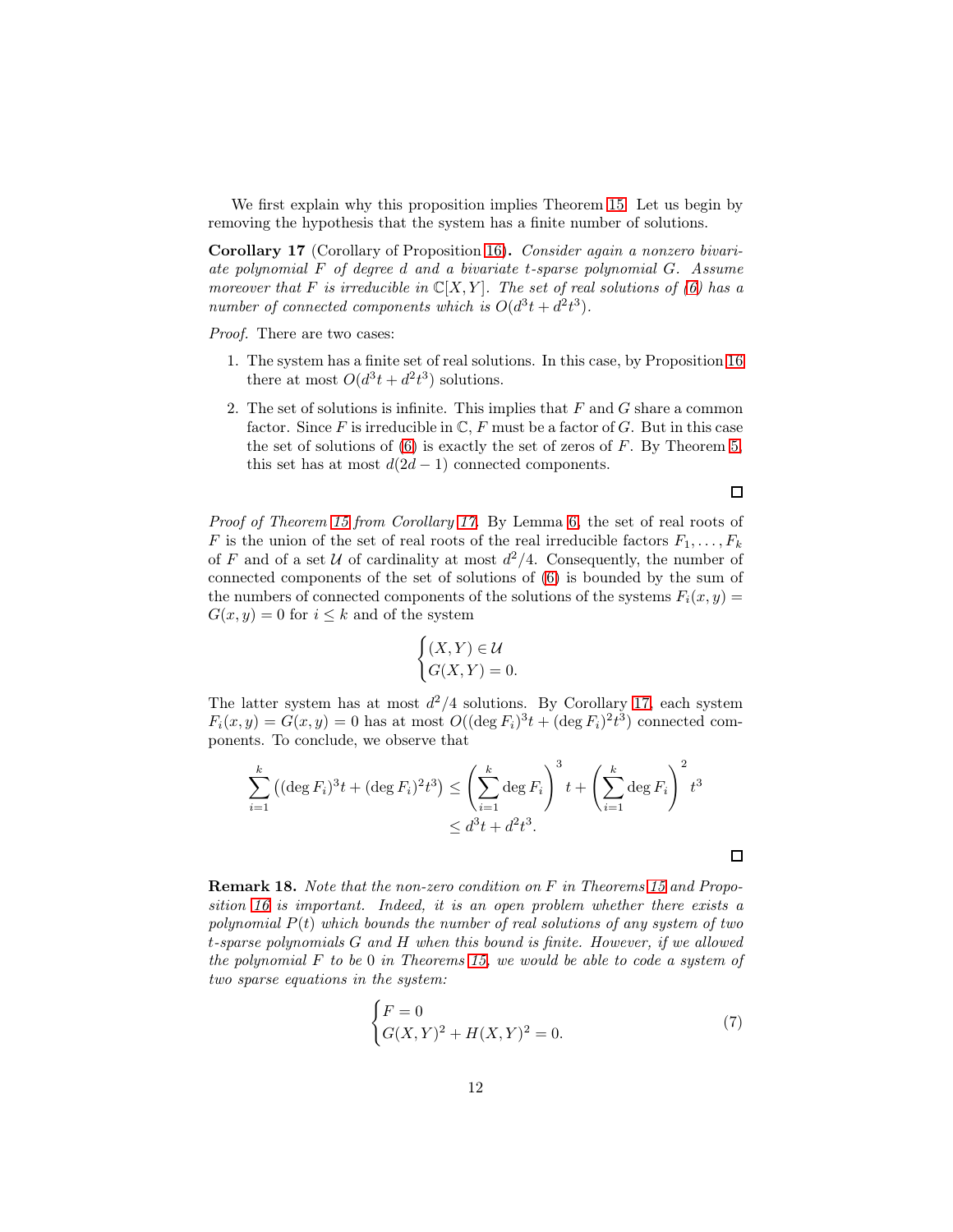It remains to prove Proposition [16.](#page-10-3) In the following, we will suppose that the system has a finite number of real solutions. We begin with two basis cases.

- 1. If  $F(X, Y) = cY$ , then as  $G(X, 0) \neq 0$  (otherwise  $(x, 0)$  is a solution of [\(6\)](#page-10-1) for all x in R), by Descartes' rule, the number of roots of the form  $(x, 0)$ is bounded by  $2t-1$ .
- 2. If  $F_Y(X, Y) = 0$ , then F does not depend on Y and there are at most d values of x such that  $F(x, Y) = 0$ . For every such value,  $G(x, Y)$  is a univariate t-sparse polynomial so it has at most  $2t - 1$  distinct real roots. Hence, in this case there are at most  $2td - d$  solutions to [\(6\)](#page-10-1).

We have therefore verified the bound of Proposition [16](#page-10-3) in these two particular cases. We will assume in the following we are not in case 1 or 2.

Let us consider the univariate polynomial  $Res(F, F_Y)$ , which is of degree at most  $2d^2 - d$  and which is not zero by Lemma [13.](#page-10-4) Let  $x_1 < \ldots < x_q$  with  $q \leq 2d^2 - d$  be the real roots of this polynomial and let  $\mathcal{I} = \{(x_i, x_{i+1}) | 0 \leq i \leq q\}$ with  $x_0 = -\infty$  and  $x_{q+1} = +\infty$ , be the corresponding set of open intervals. We notice that  $|\mathcal{I}| \leq 2d^2 - d + 1$ . If I is in I, the roots of F are delineable on I by Corollary [12.](#page-10-5)

From the definition of delineability, for each interval I in I, there are  $m_I \leq d$ continuous real-valued functions  $\phi_{I,1} < \ldots < \phi_{I,m_I}$  :  $I \to \mathbb{R}$  such that  $F(x, y) = 0$  on  $I \times \mathbb{R}$  if and only if there exists  $i \leq m_I$  such that  $y = \phi_{I,i}(x)$ . Moreover,  $F_Y(x, \phi_{I,i}(x)) \neq 0$  since Res(F, F<sub>Y</sub>) does not vanish on I (see Remark [14\)](#page-10-6). The analytic version of the implicit function theorem therefore shows that the functions  $\phi_{I,i}$  are analytic on I.

Let us denote  $\Omega = \bigcup_{I \in \mathcal{I}} I$ . We bound separately the number s of solutions of system [\(6\)](#page-10-1) on  $\Omega \times \mathbb{R}$  and the number s' of solutions on  $(\mathbb{R} \setminus \Omega) \times \mathbb{R}$ .

<span id="page-12-0"></span>**Lemma 19.** If  $F_Y(X, Y)$  is a non-zero polynomial, the number s' of solutions on  $(\mathbb{R} \setminus \Omega) \times \mathbb{R}$  of System [\(6\)](#page-10-1) is at most  $2d^3 - d^2$ .

*Proof.* We recall that  $(\mathbb{R} \setminus \Omega) = \{x_1, \ldots, x_q\}$  is a finite set of cardinality at most  $2d^2 - d$ . For each  $i \leq q$ ,  $X - x_i$  does not divide F since F is irreducible and  $F_Y \neq 0$ . So the number of roots of F on  $\{x_i\} \times \mathbb{R}$  is finite and bounded by d. Consequently,  $s' \leq 2d^3 - d^2$ .  $\Box$ 

Now, we want to bound the number s of solutions on  $\Omega \times \mathbb{R}$ . To do so, we will bound the number  $s_j^I$  (with  $j \leq m_I$ ) of solutions of the following system over  $I \times \mathbb{R}$ :

<span id="page-12-1"></span>
$$
\begin{cases} Y = \phi_j(X) \\ G(X, Y) = 0. \end{cases} \tag{8}
$$

Hence,  $\sum_{I} \sum_{0 \le j \le m_I} s_j^I = s$  and in particular all the  $s_j^I$  are finite.

The polynomial G is t-sparse, so  $G(X,Y) = \sum_{j=1}^{t} a_j X^{\alpha_j} Y^{\beta_j}$ . Then, if  $(x, y)$ is a root of [\(8\)](#page-12-1), we have  $G(x, \phi_i(x)) = \sum_{j=1}^t a_j x^{\alpha_j} (\phi_i(x))^{\beta_j} = 0$ .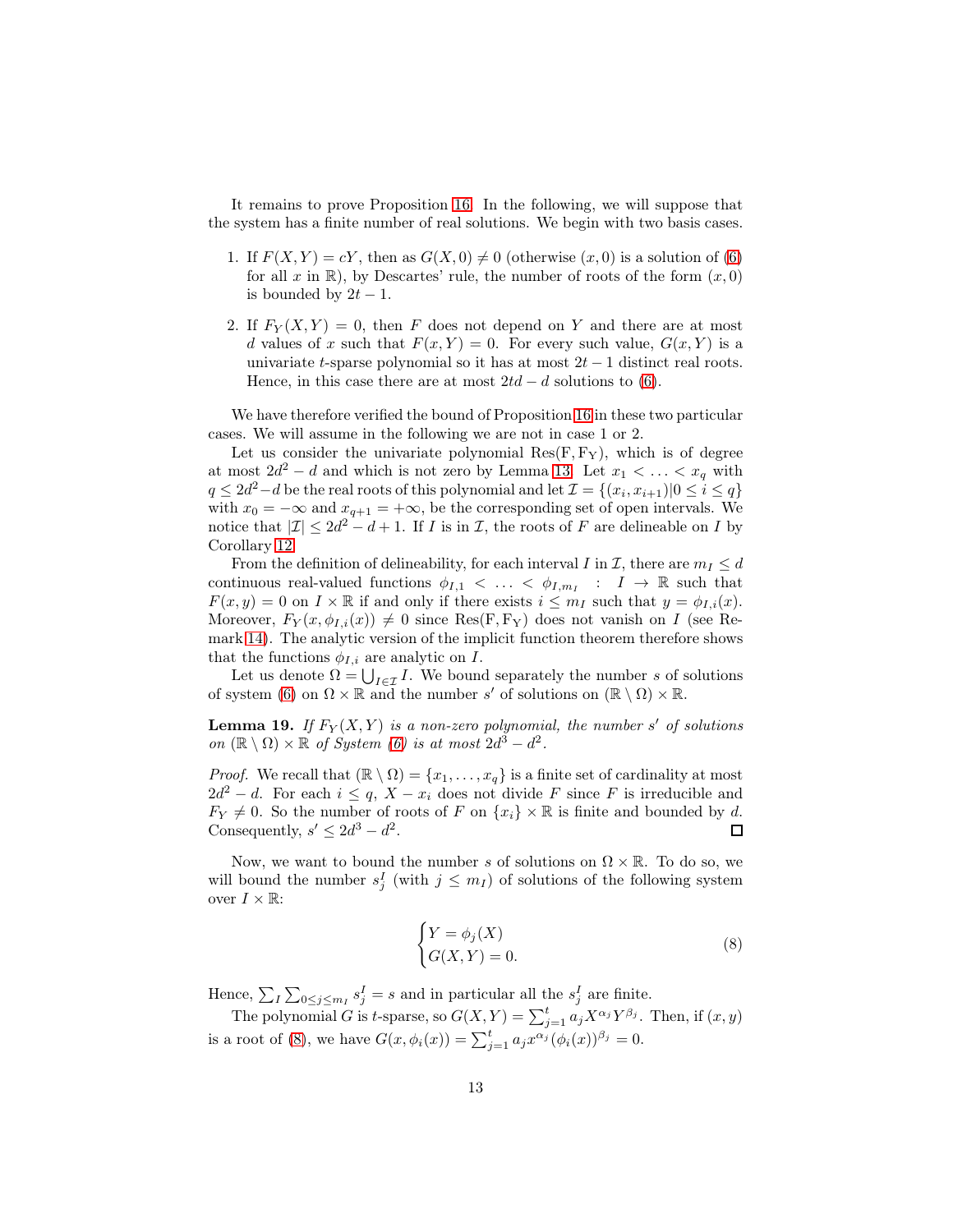Let us assume that there exist real constants  $c_1, \ldots, c_t$  (not all zero) such that  $H(X,Y) = \sum_{j=1}^{t} c_j X^{\alpha_j} Y^{\beta_j}$  is a multiple of F. In this case, we can consider the polynomial  $\tilde{G}(X,Y) = G - \frac{a_u}{c_u} H$  which is  $t-1$  sparse (where  $c_u$  is a non-zero coefficient of  $H$ ). Then, the roots of  $(6)$  are exactly the roots of the following system:

<span id="page-13-1"></span>
$$
\begin{cases} F(X,Y) = 0\\ \tilde{G}(X,Y) = 0. \end{cases} \tag{9}
$$

In this system, the first polynomial has not changed and the number of terms of the second polynomial has decreased. We can therefore assume (by induction on t) that the claimed  $O(d^3t+d^2t^3)$  upper bound on the number of real solutions applies to [\(9\)](#page-13-1). We will therefore assume for the remainder of the proof that if  $H(X,Y) = \sum_{j=1}^{t} c_j X^{\alpha_j} Y^{\beta_j}$  is a multiple of F then all the constants  $c_j$  are zero.

Before stating the next lemma, we recall that  $\mathcal I$  is a finite list of open intervals defined before Lemma [19](#page-12-0) and that if we want to use Theorem [1](#page-2-0) for bounding the number of zeros of  $f_1 + \ldots + f_t$ , we need to bound the number of zeros of  $W(f_1,\ldots,f_s)$  for each  $s\leq t$ .

<span id="page-13-0"></span>**Lemma 20.** For any  $s \leq t$ , there exists a non-zero polynomial  $T_s(X, Y) \in$  $\mathbb{R}[X,Y]$  of degree at most  $(1+2d){s \choose 2}$  in each variable such that for every interval I in  $\mathcal I$  and every  $0 \leq i \leq m_I$ , the Wronskian of the s functions  $x^{\alpha_1}(\phi_i(x))^{\beta_1}, \ldots, x^{\alpha_s}(\phi_i(x))^{\beta_s}$  satisfies:

$$
W(x^{\alpha_1}(\phi_i(x))^{\beta_1}, \dots, x^{\alpha_s}(\phi_i(x))^{\beta_s}) = \frac{x^{\alpha - \binom{s}{2}} \phi_i^{\beta - \binom{s}{2}}}{F_Y^{s(s-1)}(x, \phi_i)} T_s(x, \phi_i)
$$

where  $\alpha = \sum_{j=1}^{s} \alpha_j$  and  $\beta = \sum_{j=1}^{s} \beta_j$ . Moreover, this Wronskian is not identically 0 on I.

*Proof.* Let I be a an interval in  $\mathcal I$  and i be an integer between 0 and  $m_I$ . If  $\sum_{j=1}^t c_j x^{\alpha_j} \phi_i^{\beta_j} = H(x, \phi_i(x))$  is the zero polynomial, then F divides H by irreducibility of F. It then follows that  $H \equiv 0$  by the assumption preceding the lemma. The family  $x \mapsto x^{\alpha_j} (\phi_i(x))^{\beta_j}$  is therefore linearly independent. As the functions are analytic on I, the Wronskian  $W(x^{\alpha_1}(\phi_i(x))^{\beta_1}, \ldots, x^{\alpha_s}(\phi_i(x))^{\beta_s})$ is not identically zero. By Remark [14,](#page-10-6)  $F_Y(x, \phi_i(x))$  has no zeros on I. Then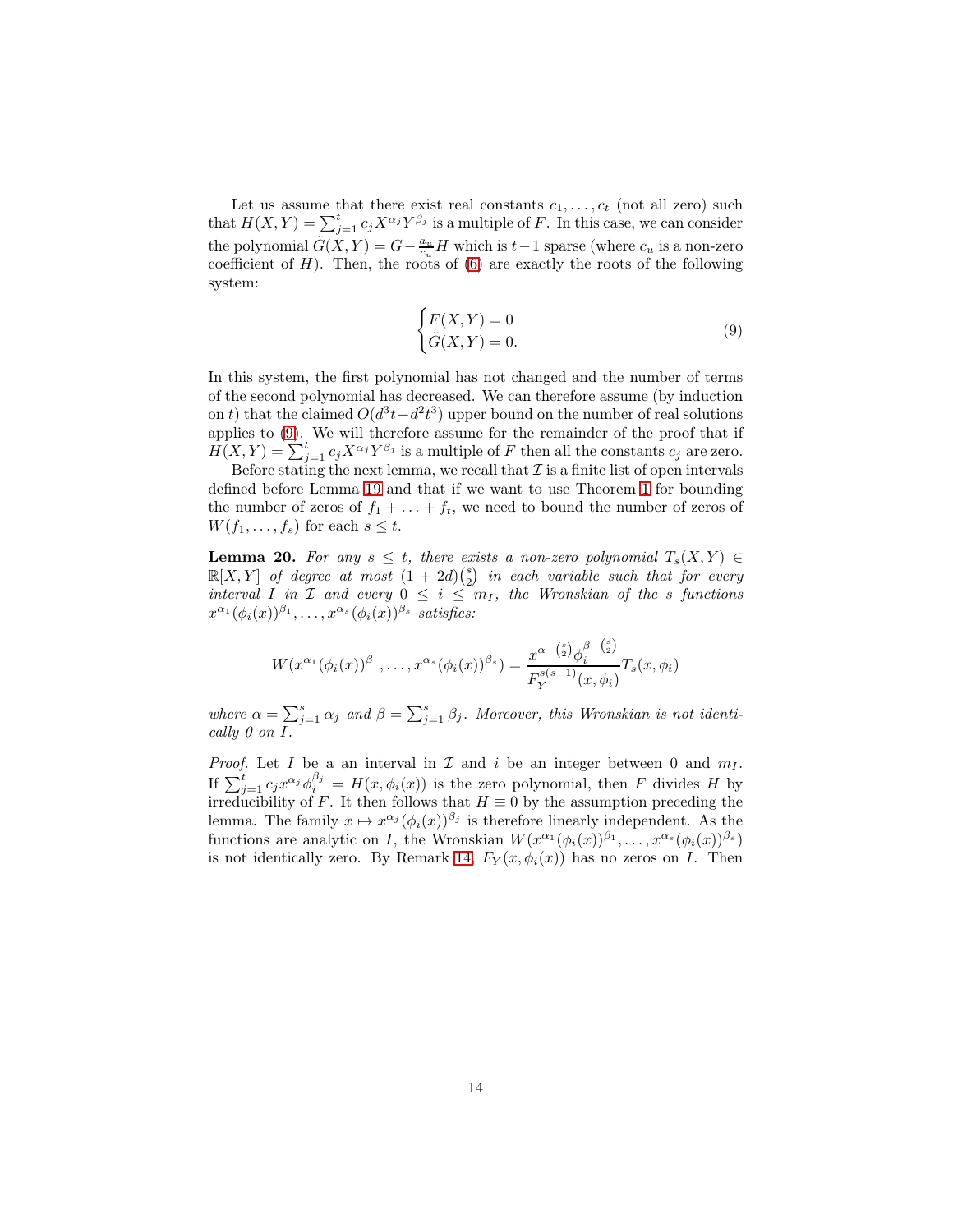using Lemmas [2](#page-3-0) and [3,](#page-4-2)

$$
(x^{\alpha_j}(\phi_i(x))^{\beta_j})^{(p)} = \sum_{k=0}^p {p \choose k} (x^{\alpha_j})^{(k)} (\phi_i(x)^{\beta_j})^{(p-k)}
$$
  
\n
$$
= \sum_{k=0}^p {p \choose k} (x^{\alpha_j})^{(k)} \sum_{s \in S_{p-k}} \left[ c_{\beta_j,s} \phi_i^{\beta_j - |s|} \prod_{l=1}^{p-k} (\phi_i^{(l)})^{s_l} \right]
$$
  
\n
$$
= x^{\alpha_j - p} \phi_i^{\beta_j - p} \sum_{k=0}^p \sum_{s \in S_{p-k}} \left[ c'_{\alpha_j,\beta_j,p,s} x^{p-k} \phi_i^{p-|s|} \prod_{l=1}^{p-k} \left( \frac{S_l}{F_Y^{2l-1}} \right)^{s_l} \right]
$$
  
\n
$$
= \frac{x^{\alpha_j - p} \phi_i^{\beta_j - p}}{F_Y^{2p}} \sum_{k=0}^p \sum_{s \in S_{p-k}} \left[ c'_{\alpha_j,\beta_j,p,s} x^{p-k} \phi_i^{p-|s|} F_Y^{2k+|s|} \prod_{l=1}^{p-k} S_l^{s_l} \right]
$$
  
\n
$$
= \frac{x^{\alpha_j - p} \phi_i^{\beta_j - p}}{F_Y^{2p}} T_{j,p}(x, \phi_i).
$$

We saw in Lemma [3](#page-4-2) that  $\deg(S_l) \leq 2l-1$ . As a result,  $T_{j,p}(X, Y)$  is a polynomial of degree in  $X$  bounded by

$$
\deg_X(T_{j,p}) \le \max_{k,s} \left( p - k + (2k + |s|)d + \sum_{l=1}^{p-k} s_l(2l - 1)d \right)
$$
  

$$
\le \max_{k,s} (p - k + 2kd + |s|d + 2d(p - k) - d|s|)
$$
  

$$
\le 2dp + p
$$

and of degree in  $\boldsymbol{Y}$  bounded by

$$
\deg_Y(T_{j,p}) \le \max_{k,s} \left( p - |s| + (2k + |s|)(d - 1) + \sum_{l=1}^{p-k} s_l (2l - 1)d \right)
$$
  
\n
$$
\le \max_{k,s} (p - |s| + 2kd - 2k + |s|d - |s| + 2dp - 2dk - d|s|)
$$
  
\n
$$
\le \max_{k,s} (p - 2|s| - 2k + 2dp)
$$
  
\n
$$
\le p + 2dp.
$$

Moreover  $T_{j,p}$  does not depend on  $\phi_i$  by Lemma [3.](#page-4-2) Hence, the Wronskian is a bivariate rational function:

$$
W\left(x^{\alpha_1}(\phi_i(x))^{\beta_1}, \ldots, x^{\alpha_s}(\phi_i(x))^{\beta_s}\right) = \frac{x^{\alpha - \binom{s}{2}} \phi_i^{\beta - \binom{s}{2}}}{F_Y^{s(s-1)}(x, \phi_i)} T_s(x, \phi_i)
$$

where  $\alpha = \sum_{j=1}^s \alpha_j$ ,  $\beta = \sum_{j=1}^s \beta_j$  and  $T_s(X, Y)$  is a polynomial of degree bounded by  $(1+2d)\binom{s}{2}$  in each variable, which does not depend on I and i.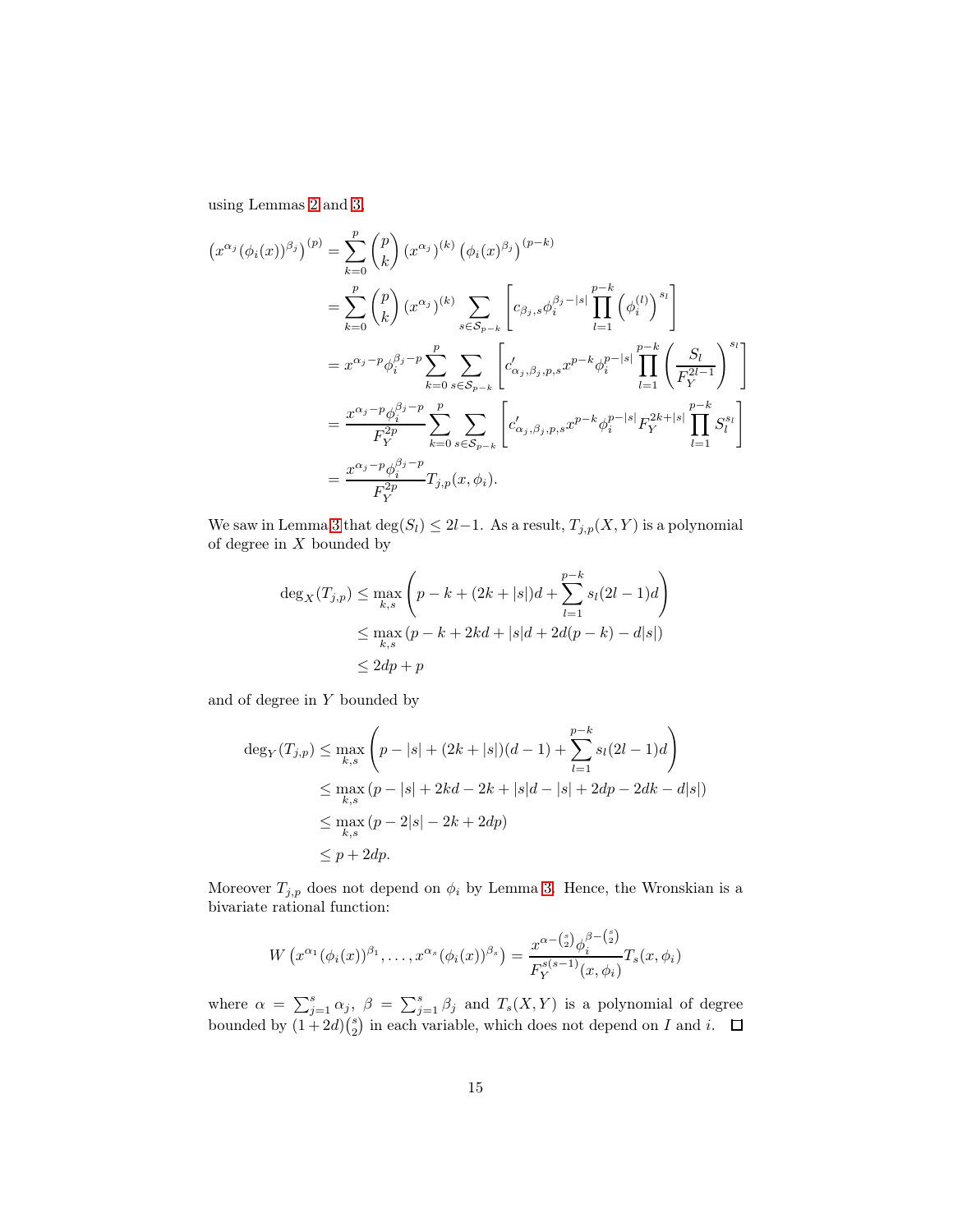Let us count the number  $v_{I,i}$  of roots of  $\phi_i$  on I. We assumed that Y does not divide F, so the univariate polynomial  $F(X, 0)$  is not zero and is of degree at most d. If  $v_I$  denotes the number of roots of  $F(X, 0)$  on I, we have  $\left(\sum_{I\in\mathcal{I}}v_I\right)\leq d.$  Since each root of  $\phi_i$  is by definition a root of  $F(X,0)$ , this implies that  $\phi_i$  has at most  $v_I$  roots on  $I$ .

For any I and i, let us count now the number  $r_{I,i}^s$  of roots of  $T_s(x, \phi_i(x))$ . This number is finite since the Wronskian of Lemma [20](#page-13-0) would otherwise be identically 0. Furthermore, let us denote by  $r^s$  the number of solutions on  $\Omega \times \mathbb{R}$  of the system

<span id="page-15-0"></span>
$$
\begin{cases}\nT_s(X,Y) = 0\\
F(X,Y) = 0.\n\end{cases} \tag{10}
$$

Thus,  $r^s = \left(\sum_l \sum_i r^s_{I,i}\right)$  is finite.

Finally, by Lemma [9](#page-8-0) and as the total degree of  $T_s$  is bounded by  $2(1+2d)\binom{s}{2}$ , the number  $r^s$  of roots of [\(10\)](#page-15-0) is bounded by  $d^2/4 + 2d(1+2d)(\frac{s}{2})$ .

Then, by Lemma [20,](#page-13-0) for any I and i,  $W(x^{\alpha_1}(\phi_i(x))^{\beta_1}, \ldots, x^{\alpha_s}(\phi_i(x))^{\beta_s})$ has at most  $1_I(0) + v_I + r_{I,i}^s$  real roots and Theorem [1](#page-2-0) shows that the number  $s_{I,i}$  of distinct real roots of  $G(x, \phi_i(x))$  is bounded by

$$
t-1+2\sum_{s=1}^{t} (\mathbb{1}_{I}(0)+v_{I}+r_{I,i}^{s})=t-1+2t\mathbb{1}_{I}(0)+2tv_{I}+2\sum_{s=1}^{t} r_{I,i}^{s}.
$$

Hence, as  $|\mathcal{I}| \leq 2d^2 - d + 1$ , as  $m_I \leq d$  for each interval I in I, and as  $\left(\sum_{I\in\mathcal{I}}v_I\right)\leq d,$ 

$$
s = \sum_{I \in \mathcal{I}} \sum_{i \le m_I} s_{I,i}
$$
  
\n
$$
\le (2d^2 - d + 1)d(t - 1) + 2dt + 2td^2 + 2\sum_{s=1}^t r^s
$$
  
\n
$$
\le (2d^2 - d + 1)d(t - 1) + 2dt + 2td^2 + 2\sum_{s=1}^t \left[ d^2/4 + 2(1 + 2d) \binom{s}{2} d \right]
$$
  
\n
$$
= (2d^3t + 4d^2t^3)(1 + o(1)).
$$

This completes the proof of Proposition [16,](#page-10-3) and of the main theorem.

# Acknowledgments

We thank the two referees for suggesting several improvements in the presentation of the paper.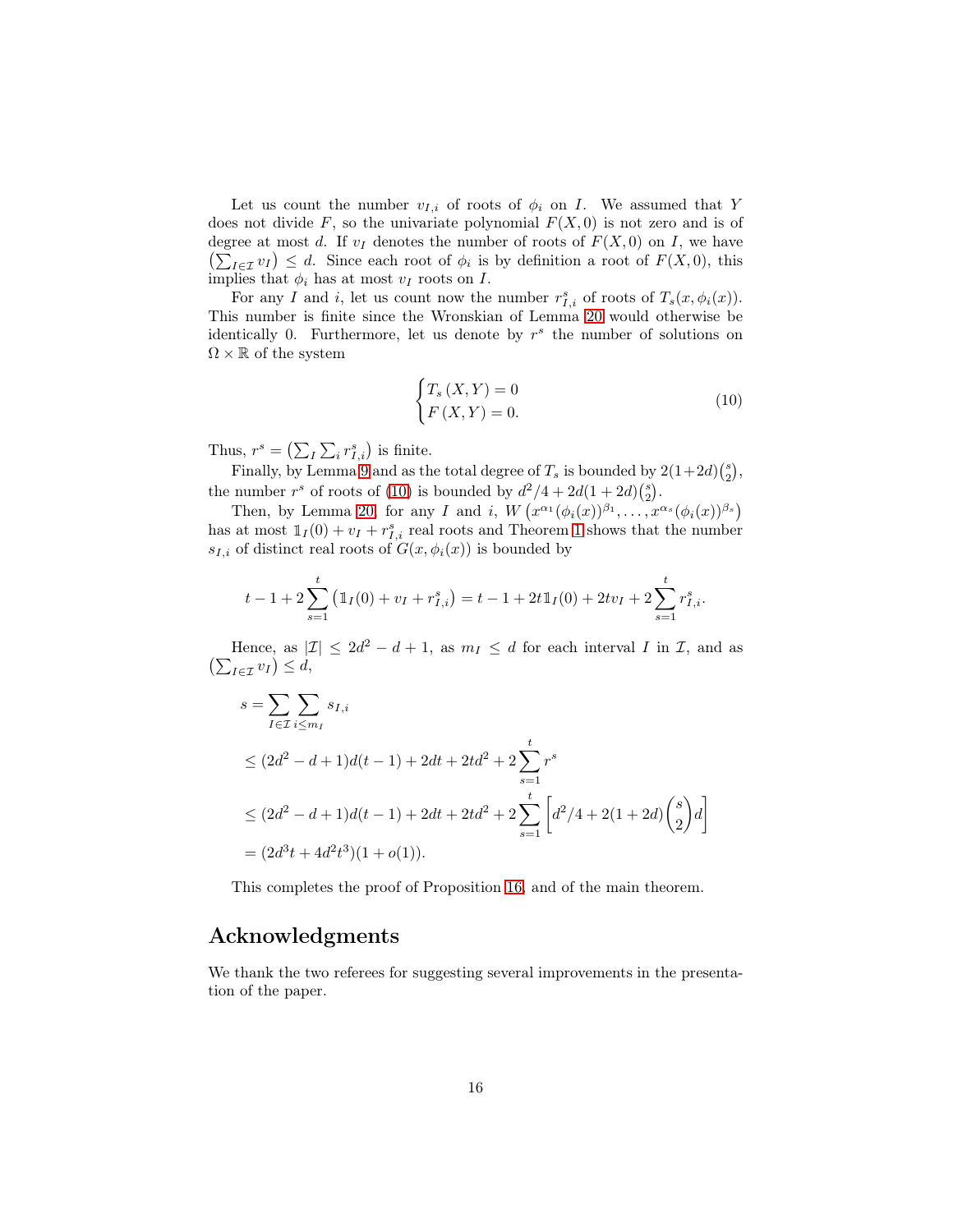## <span id="page-16-5"></span>References

- [1] Martín Avendaño. The number of roots of a lacunary bivariate polynomial on a line. Journal of Symbolic Computation, 44(9):1280–1284, 2009.
- <span id="page-16-12"></span><span id="page-16-1"></span>[2] Saugata Basu, Richard D Pollack, and Marie-Françoise Roy. Algorithms in real algebraic geometry, volume 10. Springer, 2006.
- [3] Frédéric Bihan and Frank Sottile. New fewnomial upper bounds from Gale dual polynomial systems. Moscow Mathematical Journal, 7(3):387–407, 2007.
- <span id="page-16-11"></span><span id="page-16-2"></span>[4] Frédéric Bihan and Frank Sottile. Fewnomial bounds for completely mixed polynomial systems. Advances in Geometry, 11(3):541–556, 2011.
- [5] Lenore Blum, Felipe Cucker, Michael Shub, and Steve Smale. Complexity and Real Computation. Springer-Verlag, 1998.
- <span id="page-16-9"></span>[6] A. Borodin and S. Cook. On the number of additions to compute specific polynomials. SIAM Journal on Computing, 5(1):146–157, 1976.
- <span id="page-16-13"></span>[7] George E Collins. Quantifier elimination for real closed fields by cylindrical algebraic decompostion. In Automata Theory and Formal Languages 2nd GI Conference Kaiserslautern, May 20–23, 1975, pages 134–183. Springer, 1975.
- <span id="page-16-8"></span>[8] B. Grenet, P. Koiran, N. Portier, and Y. Strozecki. The limited power of powering: polynomial identity testing and a depth-four lower bound for the permanent. In Proc. FSTTCS, 2011. [arxiv.org/abs/1107.1434.](http://arxiv.org/abs/1107.1434)
- <span id="page-16-10"></span>[9] D. Grigoriev. Notes of the scientific seminars of LOMI. volume 118, pages 25–82, 1982.
- <span id="page-16-0"></span>[10] A.G. Khovanskiı̆. Fewnomials. Translations of mathematical monographs. American Mathematical Society, 1991.
- <span id="page-16-7"></span>[11] P. Koiran. Shallow circuits with high-powered inputs. In Proc. Second Symposium on Innovations in Computer Science (ICS 2011), 2011. [arxiv.org/abs/1004.4960.](http://arxiv.org/abs/1004.4960)
- <span id="page-16-6"></span>[12] Pascal Koiran, Natacha Portier, and Sébastien Tavenas. A Wronskian approach to the real  $\tau$ -conjecture. Effective Methods in Algebraic Geometry (MEGA 2013), 2013. [arxiv.org/abs/1205.1015.](http://arxiv.org/abs/1205.1015)
- <span id="page-16-3"></span>[13] A. Kushnirenko. Letter to Frank Sottile. [www.math.tamu.edu/ sottile/research/pdf/Kushnirenko.pdf,](http://www.math.tamu.edu/~sottile/research/pdf/Kushnirenko.pdf) 2008.
- <span id="page-16-4"></span>[14] Tien-Yien Li, J Maurice Rojas, and Xiaoshen Wang. Counting real connected components of trinomial curve intersections and m-nomial hypersurfaces. Discrete & Computational Geometry, 30(3):379-414, 2003.